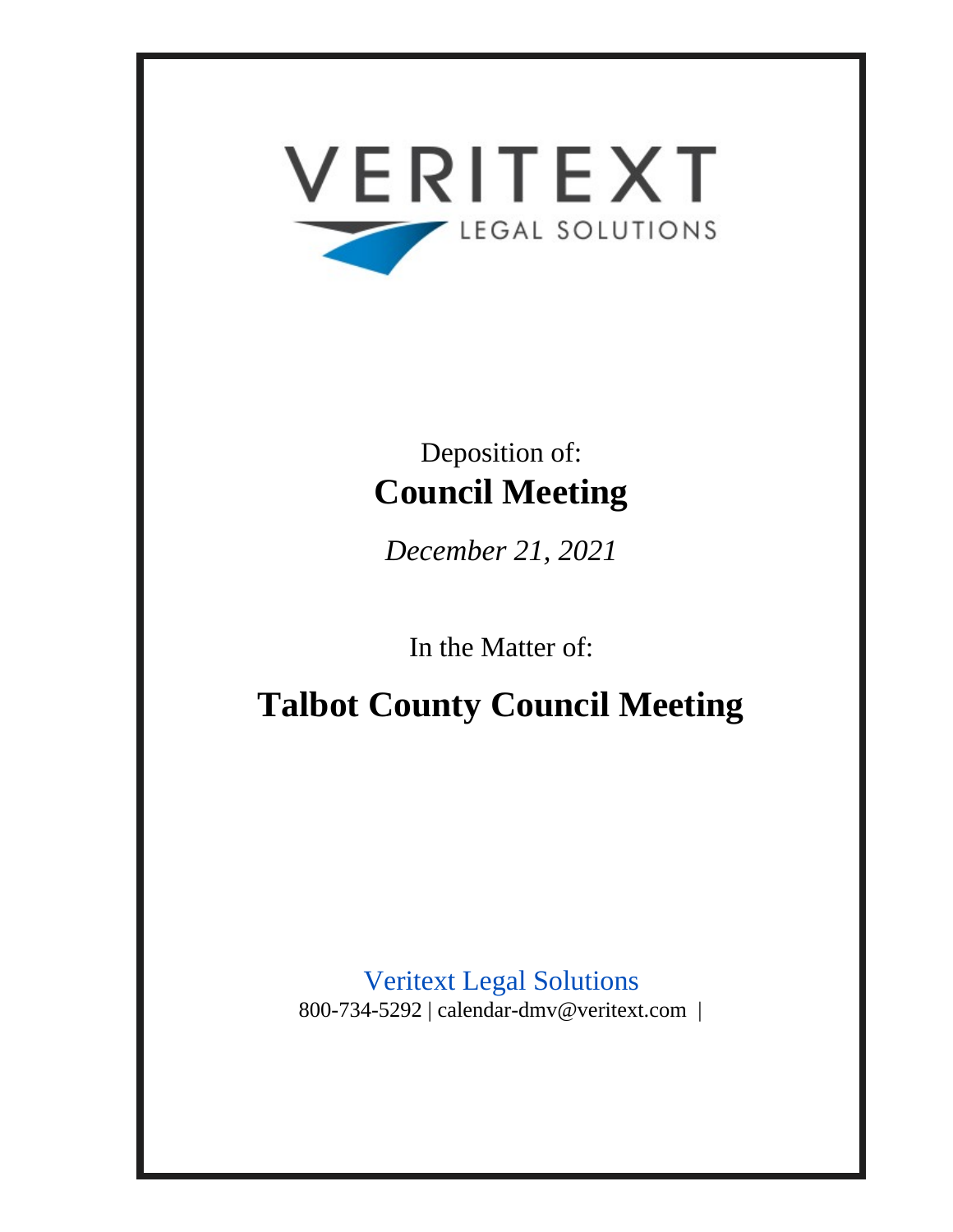<span id="page-1-0"></span>

|                | Page 1                                    |
|----------------|-------------------------------------------|
| $\mathbf{1}$   | COUNTY COUNCIL OF TALBOT COUNTY, MARYLAND |
| $\overline{2}$ |                                           |
| 3              |                                           |
| $\overline{4}$ | Council Meeting                           |
| 5              |                                           |
| 6              |                                           |
| 7              | December 21, 2021; 6:00 p.m.              |
| 8              |                                           |
| 9              |                                           |
| $10$           | Council Chambers, Easton, Maryland        |
| 11             |                                           |
| $1\,2$         |                                           |
| 13             | COUNCIL MEMBERS:                          |
| 14             | Chuck F. Callahan                         |
| 15             | Pete Lesher                               |
| 16             | Frank Divilio                             |
| 17             | Corey W. Pack                             |
| 18             | Laura E. Price - Via Telephone            |
| 19             |                                           |
| 20             | Reported by                               |
| 21             | Diane Houlihan                            |
|                |                                           |
|                |                                           |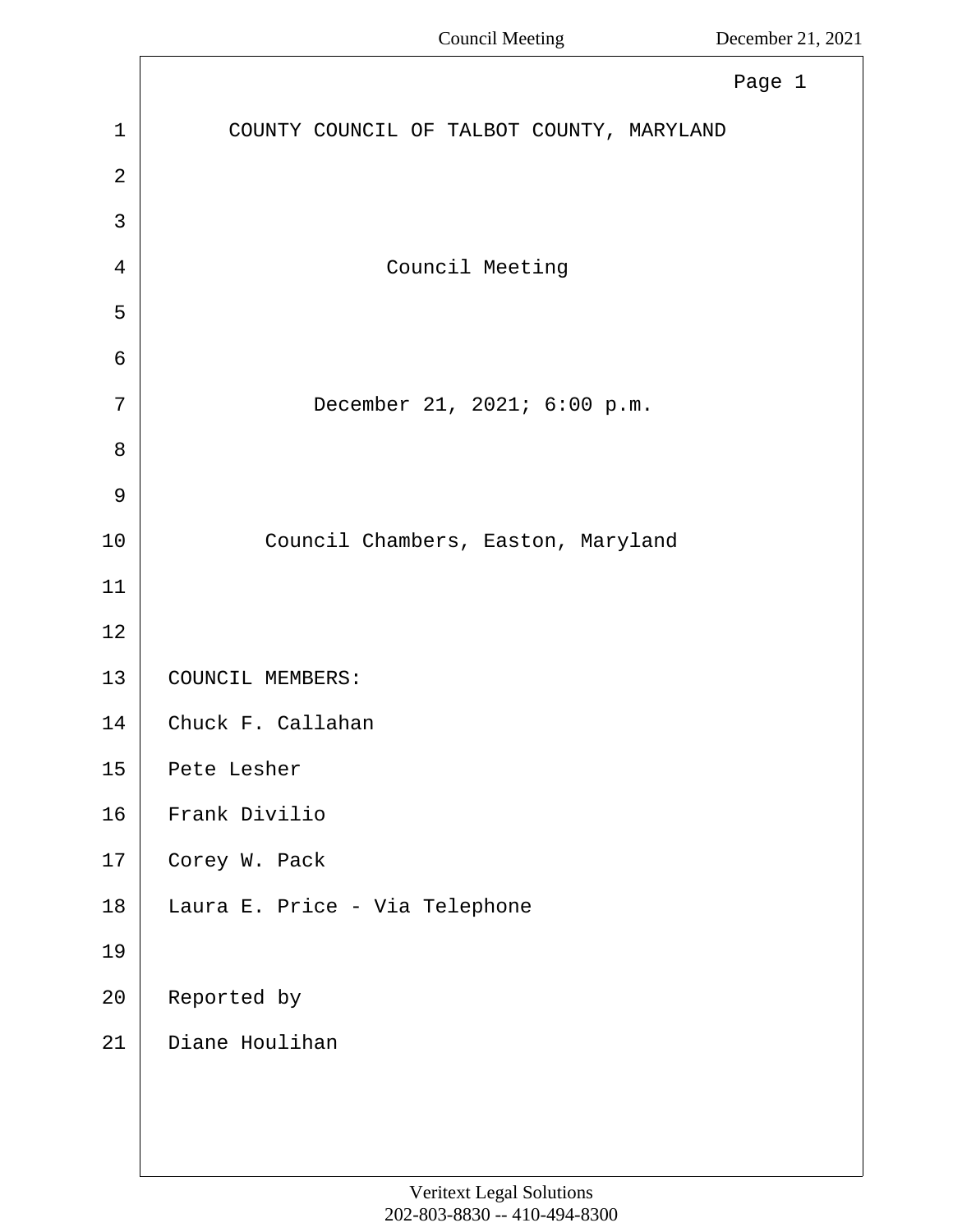<span id="page-2-0"></span>

|                | Page 2                                         |                | Page 4                                          |
|----------------|------------------------------------------------|----------------|-------------------------------------------------|
| 1              | TRANSCRIPT OF PROCEEDINGS                      | 1              | Ms. Price is on the phone here. So she's with   |
| 2              |                                                | 2              | us here tonight, too.                           |
| 3              | MR. CALLAHAN: I want to welcome                | 3              | Okay. The next thing on the agenda is the       |
| 4              | everybody. We'll go ahead and get started      | 4              | minutes, the minutes of November 23rd. Are      |
| 5              | tonight. So we will have Mr. Lesher say the    | 5              | there any additions, deletions, or corrections  |
| 6              | prayer and then we're going to follow that up  | 6              | to the minutes? Hearing none, the chair moves   |
| 7              | by the Pledge of Allegiance of the Flag. If    | 7              | that the minutes be accepted by unanimous       |
| $\,8$          | you could stand, please.                       | 8              | consent. Okay.                                  |
| 9              | (Prayer and Pledge of Allegiance.)             | 9              | The next thing on the agenda is                 |
| 10             | MR. CALLAHAN: Okay. So thank you,              | 10             | disbursements of December 21st. Council has     |
| 11             | Mr. Lesher, for that great prayer. Appreciate  | 11             | had a chance to review them. Are there any      |
| 12             | that.                                          | 12             | additions, deletions, or corrections to the     |
| 13             | I want to welcome everybody tonight. So        | 13             | disbursements, Council? Hearing none, the       |
| 14             | let's get started on the agenda. The agenda of | 14             | chair moves that the disbursements be accepted  |
| 15             | December 21st is before us. Is there any       | 15             | by unanimous consent. Okay.                     |
| 16             | additions, deletions, or corrections to the    | 16             | So the next thing on the agenda is the          |
| 17             | agenda?                                        | 17             | introduction of Ms. Church. We're happy to      |
| 18             | MR. LESHER: I'll move that we remove item      | 18             | have her. So if you don't mind, come on up.     |
| 19             | six, the presentation request by the Talbot    | 19             | And Joe, you want to come on up?                |
| 20             | County Board of Elections.                     | 20             | MR. SECRIST: We just wanted to introduce        |
| 21             | MR. CALLAHAN: Okay.                            | 21             | Dionne Church, our new election director. She   |
|                | Page 3                                         |                | Page 5                                          |
| $\mathbf{1}$   | MR. DIVILIO: I'll second.                      | 1              | served six years as a deputy director in        |
| $\overline{c}$ | MR. CALLAHAN: We got a motion and a            | $\overline{2}$ | Wicomico County. So she's got a lot of          |
| 3              | second to eliminate number six. Madam          | 3              | experience.                                     |
| $\overline{4}$ | Secretary, could you call the vote, please.    | 4              | MR. CALLAHAN: That's great.                     |
| 5              | SECRETARY: Mr. Callahan.                       | 5              | MR. SECRIST: Now we'll orient her to            |
| 6              | MR. CALLAHAN: Aye.                             | 6              | Talbot County.                                  |
| 7              | SECRETARY: Mr. Divilio.                        | 7              | MR. CALLAHAN: Okay. That's good.                |
| 8              | MR. DIVILIO: Aye.                              | 8              | MS. CHURCH: It's a pleasure.                    |
| 9              | SECRETARY: Mr. Lesher.                         | 9              | MR. CALLAHAN: It's a pleasure. Really           |
| 10             |                                                |                |                                                 |
| 11             | MR. LESHER: Aye.                               | 10             | appreciate you doing the job and stepping up.   |
| 12             | SECRETARY: Ms. Price.                          | 11             | And just want to let you know that the Council, |
|                | MS. PRICE: Aye.                                | 12             | you're always welcome to come here. I'm sure    |
| 13             | SECRETARY: Mr. Pack.                           | 13             | you'll be in front of us a little bit here      |
| 14             | MR. PACK: Aye.                                 | 14             | through the years here coming. And you're       |
| 15             | MR. CALLAHAN: Okay.                            | 15             | always welcome to reach out. If you need us,    |
| 16             | MR. DIVILIO: And we should say that that       | 16             | we're there to help you.                        |
| 17             | was at their request.                          | 17             | MS. CHURCH: Well, thank you. I'm looking        |
| 18             | MR. CALLAHAN: Yes. That's at their             | 18             | forward to working with you.                    |
| 19             | request. Thank you, Mr. Divilio. She wasn't    | 19             | MS. PRICE: Yup, yup. Council.                   |
| 20             | able to make it tonight. Okay.                 | 20             | MR. LESHER: You're coming in at a busy          |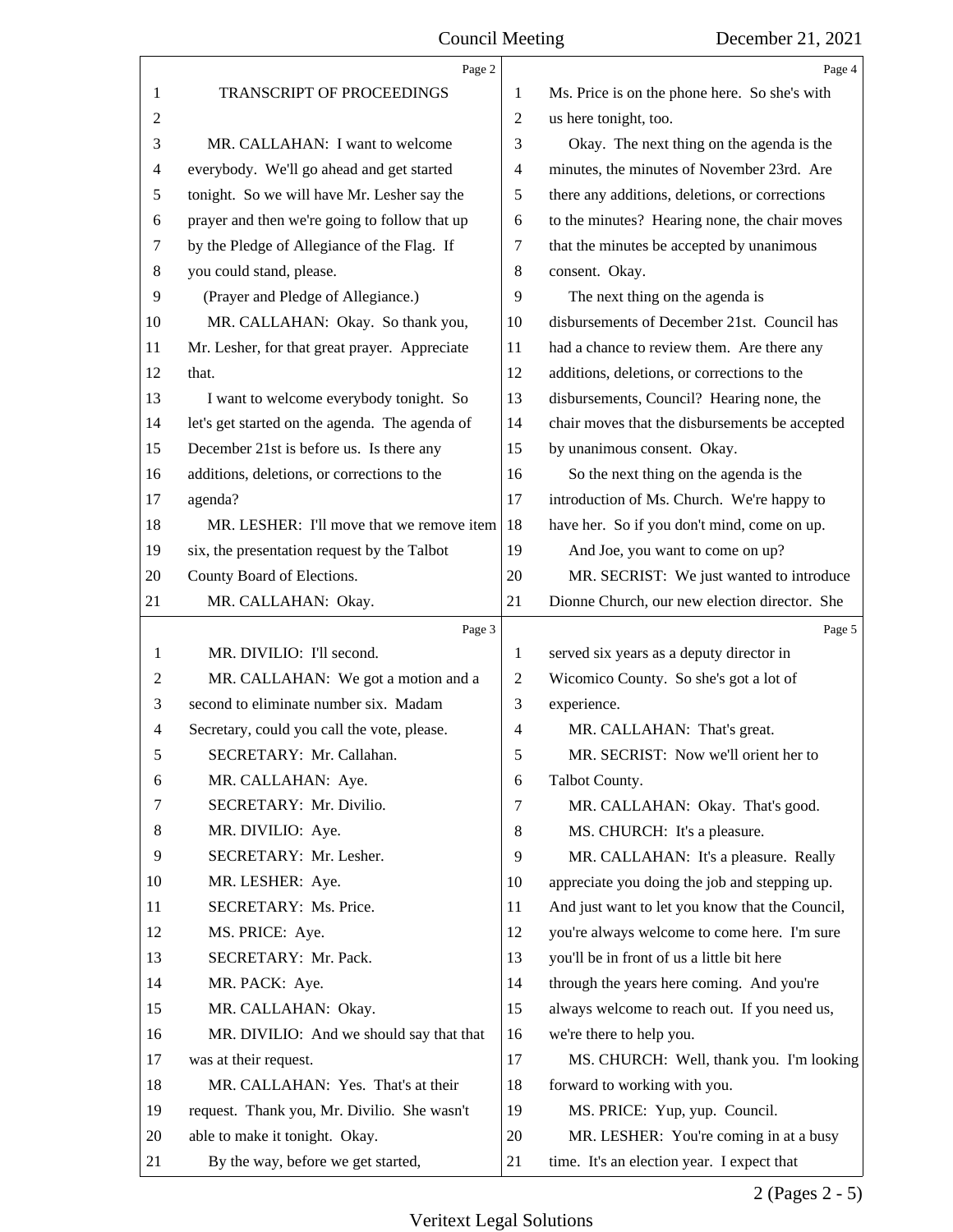<span id="page-3-0"></span>

|                | Page 6                                          |                | Page 8                                         |
|----------------|-------------------------------------------------|----------------|------------------------------------------------|
| 1              | some of us will become familiar faces over      | 1              | engineer met with the town engineer and our    |
| $\overline{c}$ | time.                                           | $\overline{2}$ | roads superintendent. And they took a look at  |
| 3              | MS. CHURCH: We will.                            | 3              | the situation, and they have affirmed that we  |
| 4              | MR. LESHER: Look forward to working with        | $\overline{4}$ | are good to go.                                |
| 5              | you.                                            | 5              | MR. CALLAHAN: That sounds great.               |
| 6              | MS. CHURCH: Looking forward to it.              | 6              | MR. STAMP: To move forward with this.          |
| 7              | MR. PACK: Welcome, likewise. This is a          | 7              | That would be the recommendation.              |
| 8              | very busy time of year. You're going into a     | 8              | MR. CALLAHAN: Okay. Thank you,                 |
| 9              | presidential election and gubernatorial         | 9              | Mr. Stamp.                                     |
| 10             | election. Well, gubernatorial election I        | 10             | So any questions from Council? Everybody       |
| 11             | should say, not presidential. So going to have  | 11             | good with that information? Okay. Do I have a  |
| 12             | really a busy time here in the next couple of   | 12             | motion?                                        |
| 13             | months, if not already.                         | 13             | MR. PACK: I think it's eligible for vote       |
| 14             | MS. CHURCH: Yes.                                | 14             | tonight.                                       |
| 15             | MR. PACK: So welcome aboard.                    | 15             | MR. CALLAHAN: So I don't need a motion to      |
| 16             | MS. CHURCH: Thank you.                          | 16             | move forward, just need a vote? Is that all we |
| 17             | MR. PACK: I like the pink and white             | 17             | need? Okay.                                    |
| 18             | there, too. It's AKA, huh?                      | 18             | MR. PACK: It's been read a second time.        |
| 19             | MS. CHURCH: Yes. Thank you.                     | 19             | That's all you need.                           |
| 20             | All right. It's a pleasure. I'll be             | 20             | MR. CALLAHAN: Okay. Madam Secretary,           |
| 21             | seeing you soon.                                | 21             | could you call the vote.                       |
|                | Page 7                                          |                | Page 9                                         |
| 1              | MR. CALLAHAN: Thank you, Ms. Church. I          | 1              | SECRETARY: Mr. Callahan.                       |
| 2              | appreciate it. Okay.                            | $\mathbf{2}$   | MR. CALLAHAN: Aye.                             |
| 3              | That was great. So we're all set for the        | 3              | SECRETARY: Mr. Divilio.                        |
| 4              | elections. Okay.                                | 4              | MR. DIVILIO: Aye.                              |
| 5              | Next on the agenda, eligible for vote. We       | 5              | SECRETARY: Mr. Lesher.                         |
| 6              | got Resolution 310 eligible for vote. Madam     | 6              | MR. LESHER: Aye.                               |
| 7              | Secretary, could you go ahead and read the      | 7              | SECRETARY: Ms. Price.                          |
| 8              | title, please.                                  | 8              | MS. PRICE: Aye.                                |
| 9              | SECRETARY: Resolution Number 310, a             | 9              | SECRETARY: Mr. Pack.                           |
| 10             | resolution authorizing the transfer of any      | 10             | MR. PACK: Aye.                                 |
| 11             | interest Talbot County, Maryland, holds in      | 11             | MR. CALLAHAN: Okay. All right. That            |
| 12             | Flood Avenue to the Town of Easton and the      | 12             | went pretty good.                              |
| 13             | execution of a quitclaim deed to effectuate the | 13             | Next thing on the agenda here, if Joye         |
| 14             | same.                                           | 14             | could come on up, that would be great. Just    |
| 15             | MR. CALLAHAN: Okay. Thank you, Madam 15         |                | want to do a discussion.                       |
| 16             | Secretary.                                      | 16             | And this is very important for the             |
| 17             | So Mr. Stamp, you want to just make sure        | 17             | citizens. We're going to try to do our best we |
| 18             | that we're all clear here?                      | 18             | can to help you understand the penalties and   |
| 19             | MR. STAMP: Yes, sir. Thank you,                 | 19             | the interest and stuff like that with the      |
| 20             | Mr. Council President, Members of the Council.  | 20             | sewer. The last couple of years that's gone on |
| 21             | After last week's meeting, our county           | 21             | and we've deferred that and tried to help      |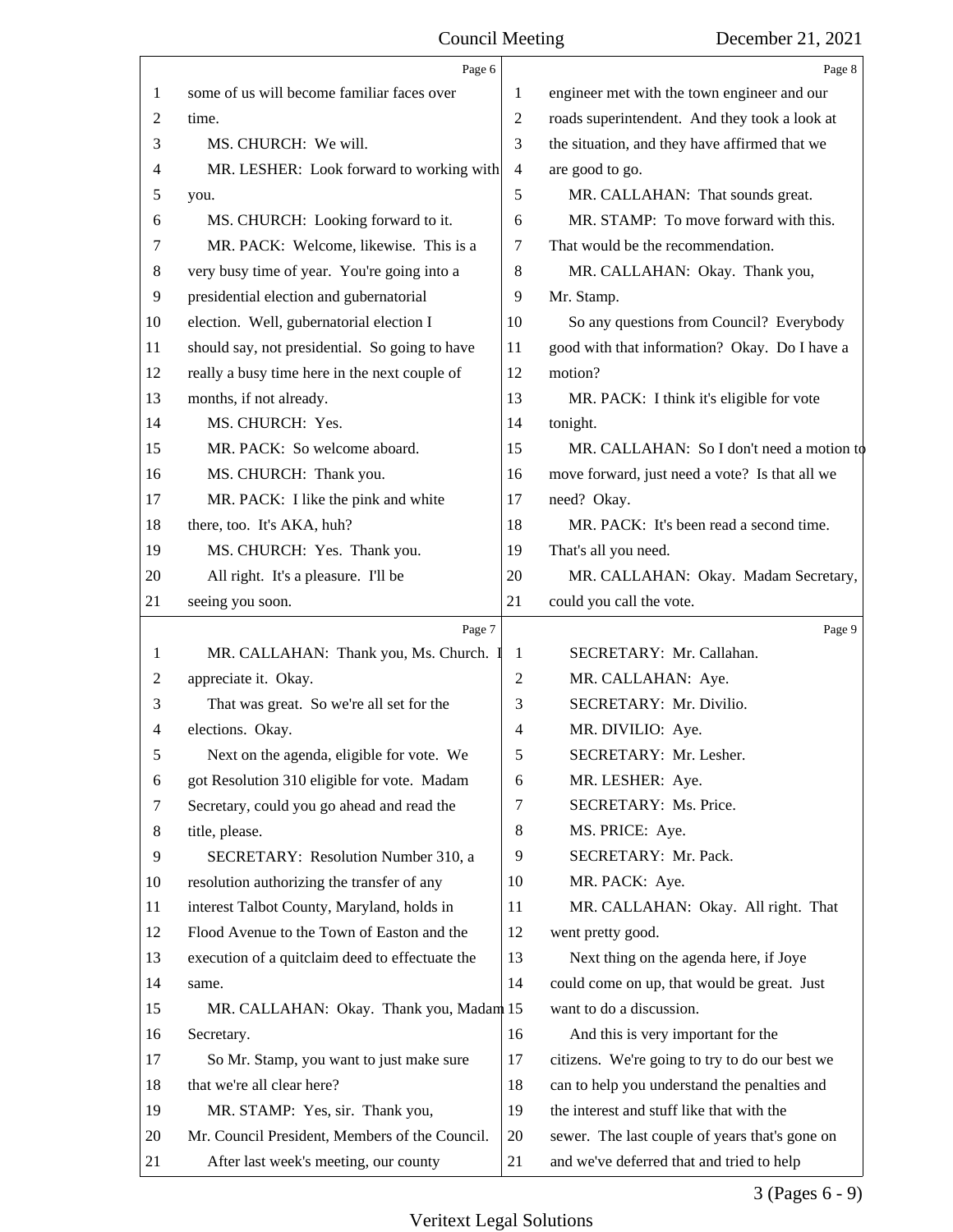<span id="page-4-0"></span>

|              | Page 10                                         |    | Page 12                                         |
|--------------|-------------------------------------------------|----|-------------------------------------------------|
| 1            | everybody out in the county here.               | 1  | pandemic is ongoing and hardships likely        |
| 2            | So I'm going to leave it up to Joye to          | 2  | continue for many community members.            |
| 3            | help us get through this and see what we can do | 3  | The question is should we continue to           |
| 4            | here.                                           | 4  | waive the interest and penalties on delinquent  |
| 5            | MS. NAGLE: We're going to try to hurry.         | 5  | accounts. What I want to do is give you enough  |
| 6            | MR. CALLAHAN: Okay.                             | 6  | information I hope to inform the decision and   |
| 7            | MS. NAGLE: Good evening.                        | 7  | have you have the opportunity to ask us any     |
| 8            | MR. CALLAHAN: Good evening.                     | 8  | questions that you might have.                  |
| 9            | MS. NAGLE: I really do appreciate having        | 9  | So currently there are 143 delinquent           |
| 10           | the opportunity to speak with you this evening. | 10 | accounts. And we define those delinquent        |
| 11           | MR. CALLAHAN: Could you put that mike up        | 11 | accounts as anybody owing more than a quarter's |
| 12           | a little closer? That would be great.           | 12 | bill. So that's approximately five percent of   |
| 13           | MS. NAGLE: Is that better?                      | 13 | our about 2,800 sewer accounts. The balance     |
| 14           | MR. CALLAHAN: Yeah. That's good.                | 14 | owed for these delinquent accounts is about     |
| 15           | MS. NAGLE: I also want to take this             | 15 | \$111,000. And on an individual account basis,  |
| 16           | opportunity to introduce you to Tracy Smith.    | 16 | that's individually between 400 to \$1,000 is   |
| 17           | I'm not sure if you've had an opportunity to    | 17 | how much is owed.                               |
| 18           | meet him or not. He works with me in the        | 18 | Before the pandemic, we measured that as        |
| 19           | Finance Department as a tax -- he's our         | 19 | of December 2019, there were approximately 200  |
| 20           | accountant. He handles property taxes and       | 20 | delinquent accounts. So we are in a better      |
| 21           | knows most things tax related. He's very well   | 21 | position today. And that was out of 2,800       |
|              | Page 11                                         |    | Page 13                                         |
| $\mathbf{1}$ | versed in the sanitary districts billing. So I  | 1  | total accounts. And the balance at that point   |
| 2            | wanted him to have a chance to come up and      | 2  | was \$97,000. So the total balance has grown,   |
| 3            | speak as well and answer any questions that you | 3  | but the number of accounts is down.             |
| 4            | might have.                                     | 4  | MR. CALLAHAN: Good, good.                       |
| 5            | MR. CALLAHAN: No problem. That sounds           |    | MS. NAGLE: So of course, we could               |
| 6            | great.                                          | 6  | continue to waive the interest and penalties,   |
| 7            | MS. NAGLE: We are about to prepare the          | 7  | but I don't think that gets to the root of the  |
| 8            | sewer bills for the quarter. And so we do have  | 8  | problem.                                        |
| 9            | a decision to make.                             | 9  | Interest and penalties we project on            |
| 10           | Because of the economic hardships faced by      | 10 | average is only about nine percent of the       |
| 11           | our community during the pandemic, it was       | 11 | outstanding balance of an individual's account. |
| 12           | recommended by the Finance Department and       | 12 | So it likely does not affect the customer's     |
| 13           | approved by Council that we waive interest and  | 13 | ability to pay.                                 |
| 14           | penalties on delinquent sewer bills. And we     | 14 | Because of this, I don't, I really don't        |
| 15           | had asked for permission from Council beginning | 15 | recommend that we extend deferral of interest   |
| 16           | April 2020. We asked for permission three       | 16 | and penalties.                                  |
| 17           | times, April 2020 to December 2020. It was      | 17 | A separate question. The need for some          |
| 18           | reaffirmed January 2021 through June 2021 and   | 18 | assistance to pay outstanding bills is a        |
| 19           | then again July 2021.                           | 19 | separate and important question. There could    |
| 20           |                                                 |    |                                                 |
|              | The deferment is set to expire on               | 20 | also be a need for support with other utilities |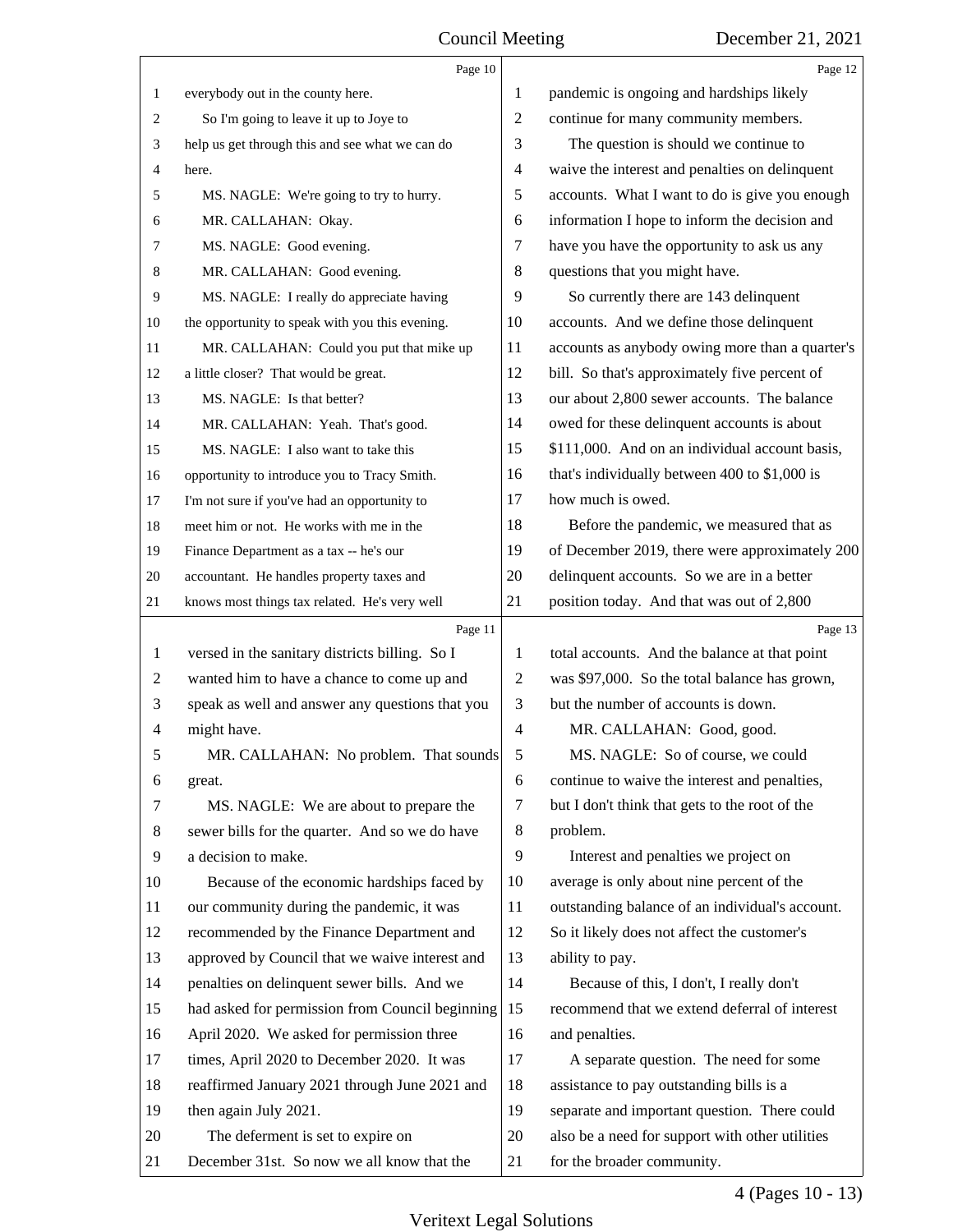<span id="page-5-0"></span>

|       | Page 14                                         |                | Page 16                                                                                         |
|-------|-------------------------------------------------|----------------|-------------------------------------------------------------------------------------------------|
| 1     | I believe that we need to assess the need       | 1              | MR. CALLAHAN: I'm with you.                                                                     |
| 2     | for assistance with a broader review of         | 2              | I think, Council, we probably need to                                                           |
| 3     | community needs.                                | 3              | discuss is the 31st of December, she's kind of                                                  |
| 4     | And just, the process, just a little bit        | 4              | recommending that. They're hearing this for                                                     |
| 5     | about the process. A customer's account is      | 5              | the first time. I'm not sure.                                                                   |
| 6     | delinquent at the end of February after we      | 6              | MR. PACK: Not the first time. Remember,                                                         |
| 7     | prepare the bills. If we don't waive the        | 7              | this is our third extension.                                                                    |
| $\,8$ | interest and they're considered delinquent,     | 8              | MR. CALLAHAN: I understand. Yup.                                                                |
| 9     | they will be notified at that point that they   | 9              | MR. PACK: Of penalties and so forth.                                                            |
| 10    | will enter the tax sale process.                | 10             | You know, the Council has done a great job                                                      |
| 11    | And they will receive a flyer from us that      | 11             | with our CARES funding to help citizens out                                                     |
| 12    | gives them some information about agencies that | 12             | through that hardship. Through Cassandra's                                                      |
| 13    | they could reach out to for support, just as we | 13             | office and through the county manager's office,                                                 |
| 14    | do that with folks that get behind on their     | 14             | we were able to help a number of citizens who                                                   |
| 15    | property taxes.                                 | 15             | fell upon hard times. We worked very closely                                                    |
| 16    | MR. CALLAHAN: Right.                            | 16             | with our utility companies, both here in the                                                    |
| 17    | MS. NAGLE: And they still have the              | 17             | town and outside the town, to help citizens out                                                 |
| 18    | ability to get current at that point. The       | 18             | who were having some difficulty.                                                                |
| 19    | flyer that we make for folks that would enter   | 19             | We couldn't use CARES funding I believe                                                         |
| 20    | the tax sale process doesn't happen until April | 20             | for sewer, but we could use it for some                                                         |
| 21    | of 2022. And we're predicting that the next     | 21             | utilities bills.                                                                                |
|       | Page 15                                         |                | Page 17                                                                                         |
| 1     | tax sale will happen in May of 2022.            | 1              | So there was some assistance over and                                                           |
| 2     | MR. CALLAHAN: Okay. He's awful quiet.           | $\overline{c}$ | above the waiver of the penalties and fees. We                                                  |
| 3     | MS. NAGLE: He's waiting for questions.          | 3              | have the assistance you could have gotten for                                                   |
| 4     | MR. CALLAHAN: I'm sure he does some great       | $\overline{4}$ |                                                                                                 |
|       |                                                 |                | utility and taken that money and swung it over                                                  |
| 5     | work. And I heard you do very great work. And   | 5              | to pay your sewer bill if you were so inclined.                                                 |
| 6     | we really appreciate everything that you do.    | 6              | And it seems that citizens did that because you                                                 |
| 7     | MR. SMITH: Thank you.                           | 7              | were at 200 delinquent accounts at the onset.                                                   |
| 8     | MR. CALLAHAN: Tracy, that's for sure.           | 8              | Now you're down to 143. So there was several                                                    |
| 9     | So out of the 143 people that are behind a      | 9              | who did what they should have done to pay their                                                 |
| 10    | little bit and we're helping, I think you said  | 10             | bills.                                                                                          |
| 11    | we have alerted them that this date of          | 11             | The chicken will come home to roost at                                                          |
| 12    | December 31st is sort of the end of it? Do      | 12             | some point. And I think that you can do as                                                      |
| 13    | they know that at this point or are we deciding | 13             | much as you can to help citizens out through                                                    |
| 14    | that now?                                       | 14             | some difficult times. But I think it comes to                                                   |
| 15    | MR. SMITH: That's going to be decided           | 15             | a point where you have to say this is the end                                                   |
| 16    | now.                                            | 16             | date, pick it back up, and pay your bills.                                                      |
| 17    | MS. NAGLE: We're deciding now. So when          | 17             | MR. CALLAHAN: Okay.                                                                             |
| 18    | the bills get prepared at the beginning of the  | 18             | MR. LESHER: It seems to me that the                                                             |
| 19    | year, at that point --                          | 19             | circumstances that motivated this, the pandemic                                                 |
| 20    | MR. CALLAHAN: Right.                            | 20<br>21       | shutdown, the fact that some people were out of<br>work, this was done back in the days when we |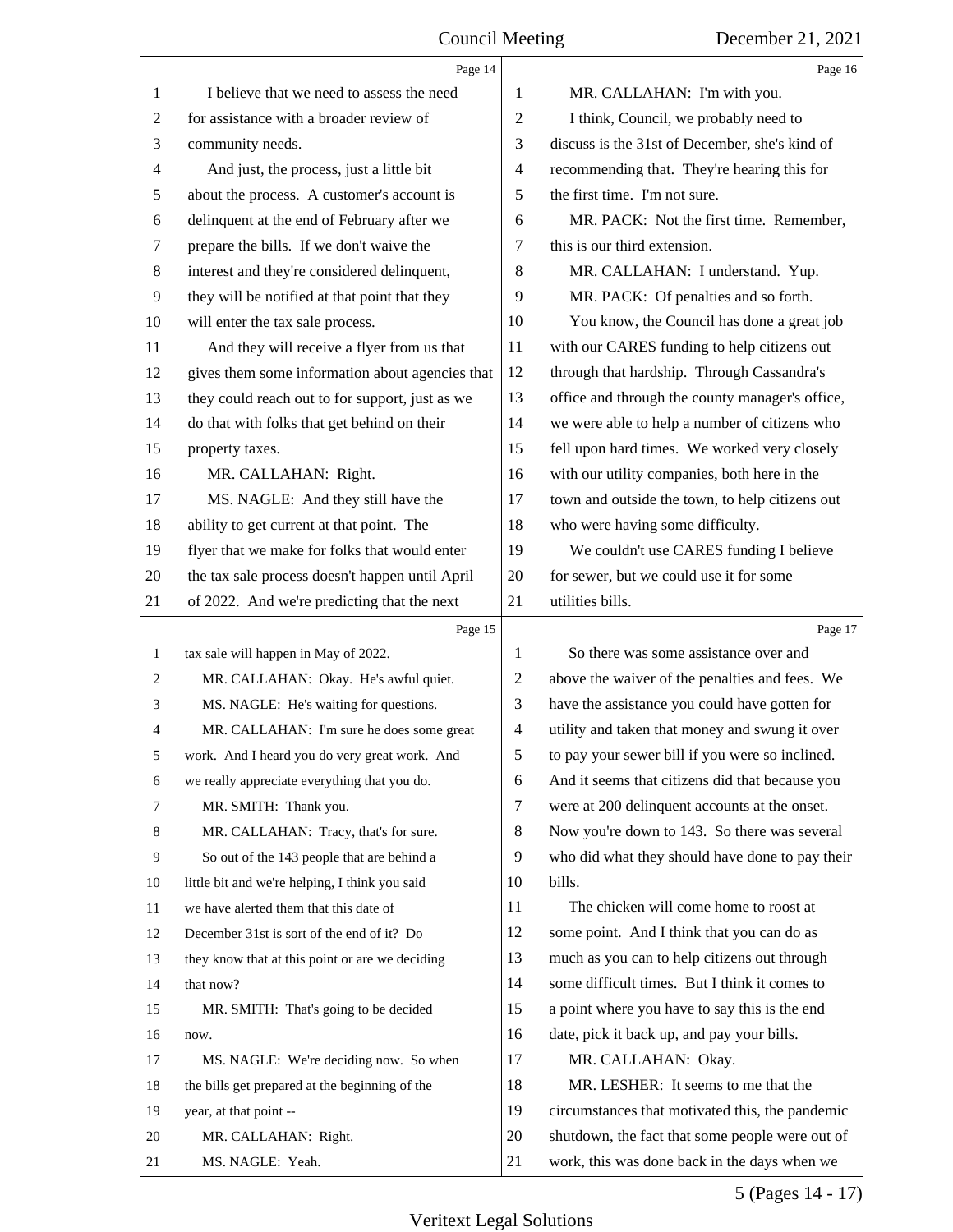<span id="page-6-0"></span>

|                | Page 18                                         |                | Page 20                                         |
|----------------|-------------------------------------------------|----------------|-------------------------------------------------|
| 1              | were wondering how are we going to replace this | 1              | quarterly basis. It's accrued over a lot of     |
| $\overline{c}$ | income. The paycheck protection program and     | 2              | time.                                           |
| 3              | others, those programs worked.                  | 3              | I don't want to see 143 houses go to a tax      |
| 4              | We -- people are back to work, many of          | 4              | sale, nor do I want 143 people running into the |
| 5              | them now remotely. The recovery is pretty       | 5              | Neighborhood Service Center asking for 1,000    |
| 6              | remarkable, which is not to say that everybody  | 6              | bucks and completely depleting that account as  |
| 7              | is out of trouble. But we're back to economic   | 7              | well.                                           |
| 8              | circumstances that are more typical of          | 8              | But it's clear that if we continue with         |
| 9              | pre-pandemic times and that -- and where the    | 9              | it, it's just going to continue to grow         |
| 10             | social safety net that existed prior is still   | 10             | exponentially. And the amount of people coming  |
| 11             | in place. The services such as the              | 11             | off of it, it's not correlating to the amount   |
| 12             | Neighborhood Service Center that can help       | 12             | that we owe back.                               |
| 13             | people with these utilities, those programs     | 13             | So yeah. I don't see how -- if someone          |
| 14             | remain in place.                                | 14             | were to come in and make payment arrangements   |
| 15             | And I think I can -- we had -- this             | 15             | to this, would that extend or prevent them from |
| 16             | shouldn't come as a surprise to anybody. We     | 16             | going to the tax sale?                          |
| 17             | had said this was going through the end of this | 17             | MR. SMITH: Generally --                         |
| 18             | year. It would be news if we were to choose to  | 18             | MR. DIVILIO: If there's money owed.             |
| 19             | extend this for any period of time.             | 19             | MR. SMITH: Many of the customers, there's       |
| 20             | What I'm hearing here is that there's not       | 20             | already in place that they can pay whatever     |
| 21             | substantial justification for continuing to do  | 21             | they can pay on the bill. They don't have to    |
|                |                                                 |                |                                                 |
|                | Page 19                                         |                | Page 21                                         |
| 1              | SO.                                             | 1              | pay the whole bill in full if they can't.       |
| 2              | MR. CALLAHAN: Okay. Mr. Divilio.                | 2              | Since it's a quarterly bill, you could in       |
| 3              | MR. DIVILIO: So I'm looking at \$110,000        | 3              | theory pay so much for each of the three months |
| 4              | that's owed to the county from 143 people,      | $\overline{4}$ | and make up most of it maybe even without the   |
|                | which is about \$700 on average.                | 5              | interest. But we're talking one percent of      |
| 6              | MS. NAGLE: Right.                               | 6              | interest.                                       |
| 7              | MR. DIVILIO: What is an average water           | 7              | MS. NAGLE: But I think they have to get         |
| 8              | MS. NAGLE: Somewhere between 100 and 200.       | 8              | their bill down to \$50. Is that correct?       |
| 9              | MR. SMITH: The average sewer bill,              | 9              | MR. SMITH: Yes. Well, for sewer, if we          |
| 10             | depending on where you live, I think in the     | 10             | cut off on December 31st, they'll get a bill in |
| 11             | Tilghman district it's about \$130. If you live | 11             | January. That won't go against them for tax     |
| 12             | in Martingham, I think it's 182.50. Rio Vista   | 12             | sale. And they'll get another one in April,     |
| 13             | I think is \$177.50, which I think is the same  | 13             | and that won't go against them for tax sale.    |
| 14             | as St. Michaels. Royal Oak and Bellevue I       | 14             | But whatever is outstanding at                  |
| 15             | believe is \$175. It might be \$177.50.         | 15             | December 31st, they would have to pay down to   |
| 16             | MR. DIVILIO: That's fine.                       | 16             | less than \$50 to be taken out if the sewer     |
| 17             | MR. SMITH: So it's somewhere in there           | 17             | bills are the only charges they have that are   |
| 18             | generally.                                      | 18             | outstanding. If they have taxes outstanding,    |
| 19             | MR. DIVILIO: So the amount outstanding          | 19             | they would be in the sale anyway.               |
| 20             | that these individuals is much more than        | 20             | MR. DIVILIO: Okay.                              |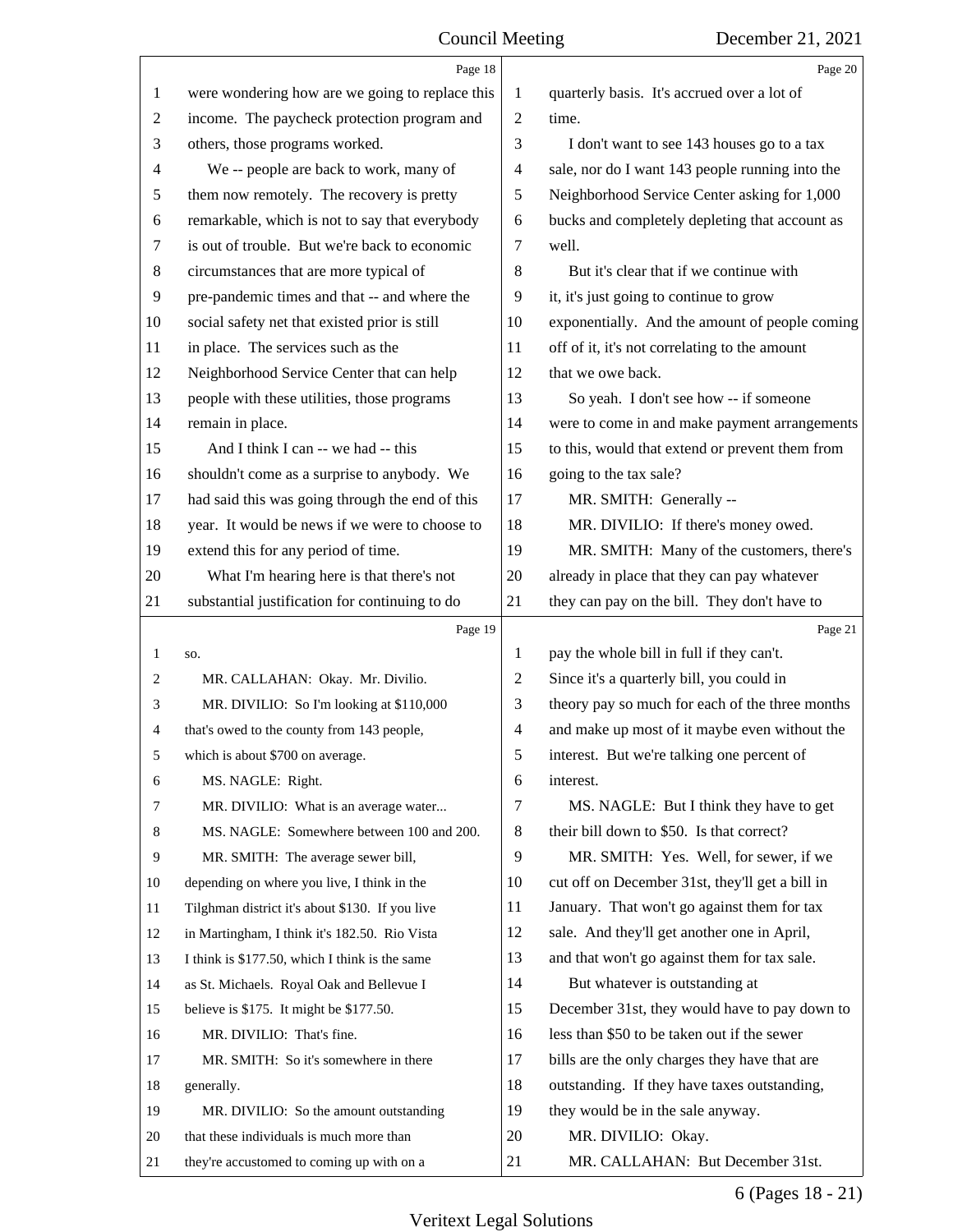<span id="page-7-0"></span>

|    | Page 22                                         |                | Page 24                                         |
|----|-------------------------------------------------|----------------|-------------------------------------------------|
| 1  | MR. SMITH: Whatever the balance is at           | 1              | MR. CALLAHAN: Right.                            |
| 2  | December 31st. If they pay say in mid February  | $\overline{2}$ | MR. DIVILIO: You're going to get the            |
| 3  | and they get down below that, then they'll come | 3              | brunt of it, but that's not fair. It is these   |
| 4  | out of the sale process.                        | 4              | individuals who haven't gone out and looked for |
| 5  | MR. CALLAHAN: I got you.                        | 5              | help yet. There is help out there, and we will  |
| 6  | MR. SMITH: Even if they pay in March or         | 6              | help them.                                      |
| 7  | in April before it goes to the newspaper,       | 7              | Put it back on me if you need to, but I         |
| 8  | they'll come out then, too.                     | 8              | appreciate the difficult position that you're   |
| 9  | MR. CALLAHAN: Okay.                             | 9              | going to be in. But thank you.                  |
| 10 | MS. NAGLE: They do have some time.              | 10             | MR. CALLAHAN: Yup.                              |
| 11 | MR. DIVILIO: \$110,000 out of the \$450,000     | 11             | MS. NAGLE: You're welcome.                      |
| 12 | quarterly revenue, that's a big chunk of money. | 12             | MR. CALLAHAN: Okay, Council. All right.         |
| 13 | And that, I don't want to just ignore that,     | 13             | So Joye, you got your sort of marching          |
| 14 | even though I'm sure Ray could spend that in    | 14             | orders.                                         |
| 15 | one pump sometimes it seems like.               | 15             | MS. NAGLE: Okay.                                |
| 16 | MR. CALLAHAN: Right.                            | 16             | MR. CALLAHAN: You and Tracy.                    |
| 17 | MR. DIVILIO: It seems like people would         | 17             | So Tracy, I really appreciate everything        |
| 18 | have six months to get it collected, paid up,   | 18             | you can do to try to help these individuals.    |
| 19 | as well as -- well, I guess no. You're only     | 19             | So if there's --                                |
| 20 | going to have December through April.           | 20             | MR. PACK: Well, let me -- I'm sorry. Go         |
| 21 | Yes. I'm fine with ending it. And as            | 21             | ahead.                                          |
|    |                                                 |                |                                                 |
|    | Page 23                                         |                | Page 25                                         |
| 1  | long as we are putting options and letting      | 1              | MR. CALLAHAN: If there's something that         |
| 2  | people know where they can go for assistance, I | $\overline{2}$ | needs to come to our attention of some sort     |
| 3  | think it's the thing that we have to do         | 3              | that the Council can help, we've helped for two |
| 4  | unfortunately.                                  | $\overline{4}$ | years. So if out of the 143, if there's a few   |
| 5  | MR. CALLAHAN: Right. Okay. All right.           | 5              | of them there that for some reason something is |
| 6  | So I guess we'll put this to a vote.            | 6              | not right, please come to the Council so we can |
| 7  | MR. LESHER: Is there simply a no action         | 7              | help these people. Thank you.                   |
| 8  | needed?                                         | 8              | MS. NAGLE: You're welcome.                      |
| 9  | MR. CALLAHAN: Are we just taking                | 9              | MR. CALLAHAN: Mr. Pack.                         |
| 10 | recommendations of Joye? Is that what we're --  | 10             | MR. PACK: I was just going to say I don't       |
| 11 | or do we need to take action on this?           | 11             | know whether Mr. Divilio was alluding to a      |
| 12 | MR. PACK: It just ends. You don't have          | 12             | motion to take the matter off of Ms. Nagle's    |
| 13 | to take any action. It ends the 31st.           | 13             | shoulders and put it on Council's shoulders.    |
| 14 | MR. DIVILIO: I think for Ms. Nagle's            | 14             | I would entertain a motion, if that's what      |
| 15 | benefit, it would be nice for the Council to    | 15             | he was leaning towards, although one is not     |
| 16 | take ownership of this, that we are bringing    | 16             | necessary. If you wanted it for the record, I   |
| 17 | this to an end.                                 | 17             | would certainly second any motion to do so. So  |
| 18 | And it was great that -- I appreciate you       | 18             | putting it out there.                           |
| 19 | bringing this to our attention, trying to look  | 19             | MR. CALLAHAN: Right. I sort of think it         |
| 20 | for some kind of guidance. You're not the one   | 20             | would probably help put it on our shoulders,    |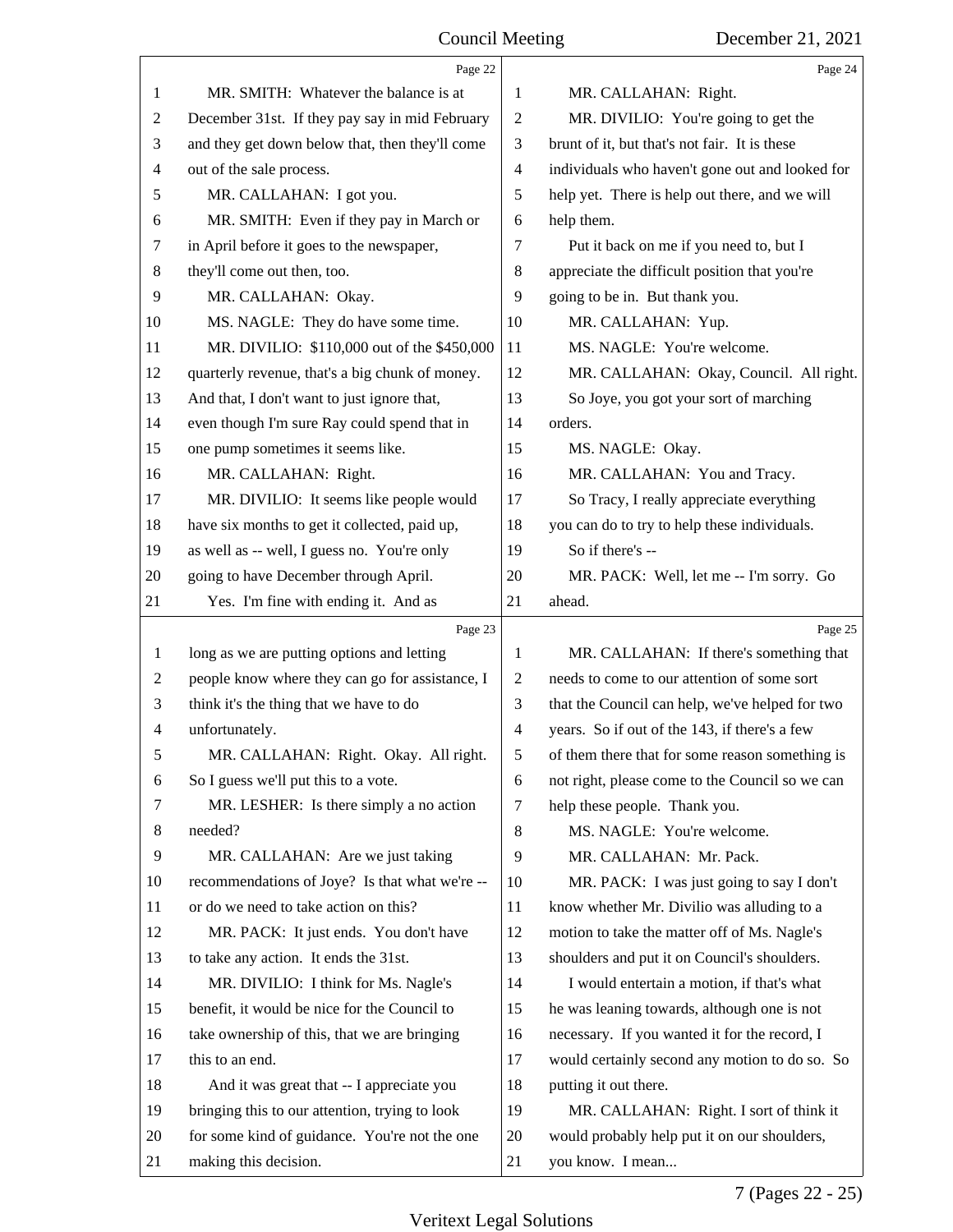<span id="page-8-0"></span>

|    | Page 26                                         |                | Page 28                                        |
|----|-------------------------------------------------|----------------|------------------------------------------------|
| 1  | MR. DIVILIO: I can do that. I'll make a         | 1              | to get the job done. So I just want to         |
| 2  | motion that we bring an end to the deferment on | $\mathbf{2}$   | recognize them for that.                       |
| 3  | the sewer bills and start billing regularly     | 3              | Under county manager report, Mr. Council       |
| 4  | again.                                          | 4              | President, Members of the Council, we have one |
| 5  | MR. PACK: I'll second that.                     | 5              | request this evening for the appointment of    |
| 6  | MR. CALLAHAN: Okay. We got a motion and         | 6              | Mr. Michael Weaver to the Weed Control Board.  |
| 7  | a second to end the deferment December 31st.    | 7              | MR. PACK: So moved.                            |
| 8  | Madam Secretary, could you call the roll,       | 8              | MR. DIVILIO: Second.                           |
| 9  | please.                                         | 9              | MR. CALLAHAN: Motion and a second. Madam       |
| 10 | SECRETARY: Mr. Callahan.                        | 10             | Secretary, could you call the roll, please.    |
| 11 | MR. CALLAHAN: Aye.                              | 11             | SECRETARY: Mr. Callahan.                       |
| 12 | SECRETARY: Mr. Divilio.                         | 12             | MR. CALLAHAN: Aye.                             |
| 13 | MR. DIVILIO: Aye.                               | 13             | SECRETARY: Mr. Divilio.                        |
| 14 | SECRETARY: Mr. Lesher.                          | 14             | MR. DIVILIO: Aye.                              |
| 15 | MR. LESHER: Aye.                                | 15             | SECRETARY: Mr. Lesher.                         |
| 16 | SECRETARY: Ms. Price.                           | 16             | MR. LESHER: Aye.                               |
| 17 | MS. PRICE: Aye.                                 | 17             | SECRETARY: Ms. Price.                          |
| 18 | SECRETARY: Mr. Pack.                            | 18             | MS. PRICE: Aye.                                |
| 19 | MR. PACK: Aye.                                  | 19             | SECRETARY: Mr. Pack.                           |
| 20 | MR. CALLAHAN: Okay. Thank you. Thank            | 20             | MR. PACK: Aye.                                 |
| 21 | you, Council.                                   | 21             | MR. STAMP: And before moving on, I just        |
|    | Page 27                                         |                | Page 29                                        |
| 1  | MR. PACK: Let me say to Tracy, I think          | 1              | want to share that there are a number of board |
| 2  | you've outdone me with your tie.                | 2              | and committee opportunities available for the  |
| 3  | Thank you, Tracy, for all your help.            | 3              | public to serve. And they can view those by    |
| 4  | MR. SMITH: Thank you.                           | $\overline{4}$ | going to our website at talbotcountymd.gov     |
| 5  | MS. NAGLE: Thank you very much.                 | 5              | under County Council.                          |
| 6  | MR. STAMP: Ready for county manager             | 6              | And I know, Council, you have encouraged       |
| 7  | report?                                         | 7              | me to share that with the public. And we do    |
| 8  | MR. CALLAHAN: Huh?                              | $\,8\,$        | seek volunteers to help with those important   |
| 9  | MR. STAMP: You want to go to county             | 9              | jobs.                                          |
| 10 | manager report?                                 | 10             | The next item I have is a request from the     |
| 11 | MR. CALLAHAN: I sure do. I was getting          | 11             | Department of Public Works. Ray, could you     |
| 12 | ready. Yeah. Absolutely.                        | 12             | come forward, please? Thank you.               |
| 13 | MR. STAMP: So under county manager report 13    |                | The Department of Public Works is              |
| 14 | this evening, first of all, before I go into    | 14             | requesting to submit a grant and loan          |
| 15 | that, I just want to recognize the good work    | 15             | application to the Maryland Water Control      |
| 16 |                                                 | 16             | Financing Administration water control         |
|    | that Joye and the team, Tracy and Ken back      |                |                                                |
| 17 | here, do. It's been some challenging times      | 17             | infrastructure finance program.                |
| 18 | running special programs.                       | 18             | As you read in your packet, they are           |
| 19 | And of course, I'll give a quick briefing       | 19             | requesting Council approval to apply for water |
| 20 | on the fire that we had in the north wing on    | 20             | quality and infrastructure financial program   |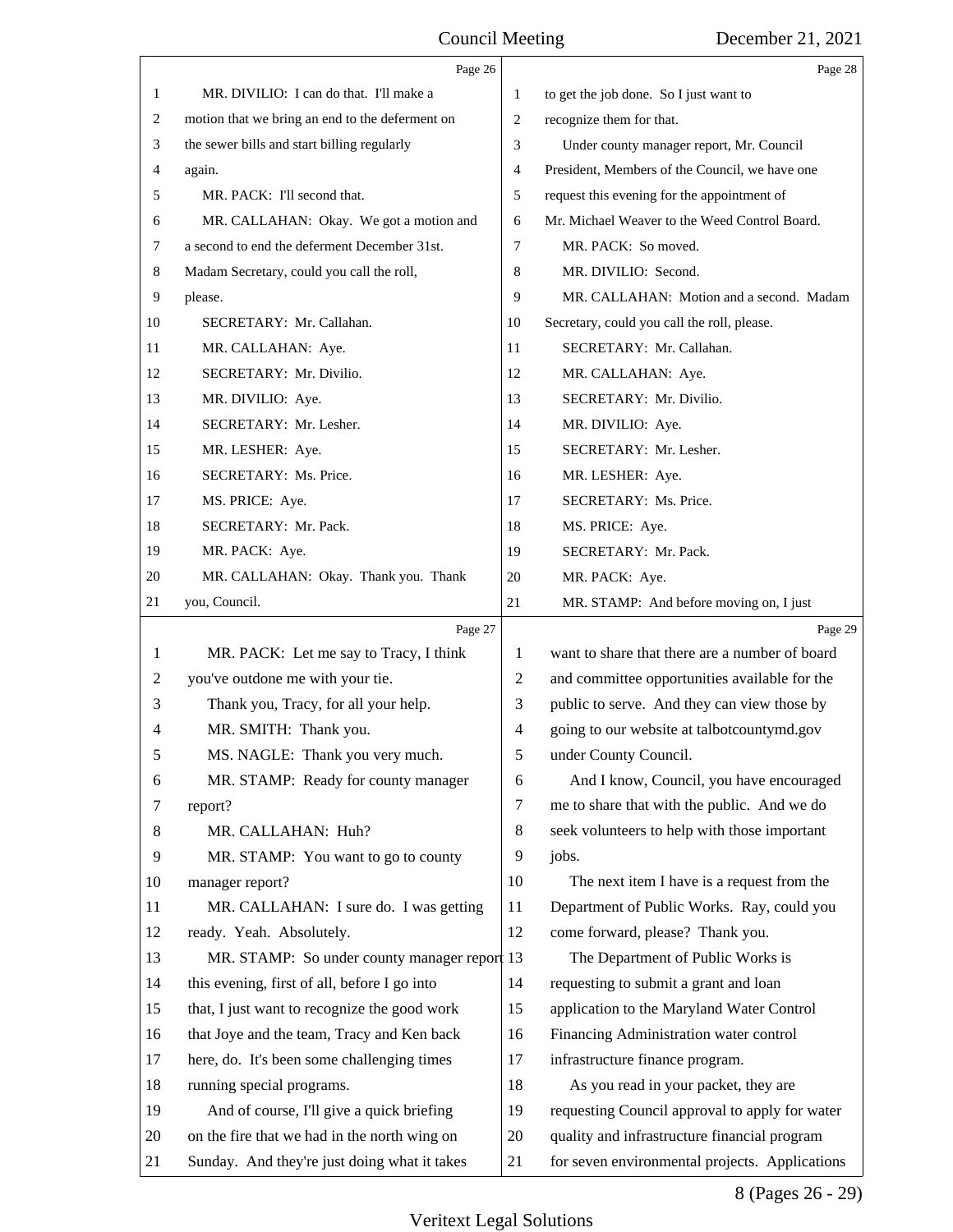<span id="page-9-0"></span>

|    | Page 30                                         |                          | Page 32                                         |
|----|-------------------------------------------------|--------------------------|-------------------------------------------------|
| 1  | are due January 31st of 2022. And rather than   | 1                        | MR. CLARKE: They're actually cellular.          |
| 2  | me go through all seven of those, Ray is here.  | $\overline{c}$           | So there's a cellular system. They go right     |
| 3  | He's going to go through the seven with you to  | 3                        | into a central component that's put at the      |
| 4  | make sure you're okay and to gain your          | $\overline{\mathcal{A}}$ | wastewater treatment plant. They then call in   |
| 5  | permission to submit that.                      | 5                        | and then they would be interactive with our     |
| 6  | Ray.                                            | 6                        | smart site plan map. So they'll then pop up     |
| 7  | MR. CLARKE: Council, just so you're             | 7                        | where they're located.                          |
| 8  | aware, each year, we're actually, the county is | $\,8\,$                  | So let's say we have a manhole or a curb        |
| 9  | provided the opportunity to apply to MDE        | 9                        | out or not a curb out. I'm sorry. But a valve   |
| 10 | through the Maryland water quality              | 10                       | assembly that broke let's say along Maryland    |
| 11 | infrastructure program for funding basically    | 11                       | Route 33. We would then get a low pressure in   |
| 12 | through what they call the State revolving fund | 12                       | that force main. Once we have that low          |
| 13 | for loans, where you can actually get loan      | 13                       | pressure, that would trigger probably at two    |
| 14 | forgiveness as well as a low interest loan.     | 14                       | points of where that break is located.          |
| 15 | And also, for those wastewater projects,        | 15                       | We would have just beyond where the break,      |
| 16 | those can also receive Bay Restoration funding, | 16                       | beyond that one valve, and then the valve       |
| 17 | basically a grant.                              | 17                       | that's downstream from that would also be       |
| 18 | What we're looking at, one of the first         | 18                       | showing a low pressure. So that would then      |
| 19 | projects would be the replacement of The        | 19                       | give our guys the ability to come out.          |
| 20 | Preserve at Wye Mills wastewater treatment      | 20                       | In addition, these sensors also have flow       |
| 21 | plant, submitting that as a project.            | 21                       | switches that we can actually put right into    |
|    |                                                 |                          |                                                 |
|    | Page 31                                         |                          | Page 33                                         |
| 1  | The next one would be basically an              | $\mathbf{1}$             | the valve box. So if there's water building up  |
| 2  | emergency generator for the Martingham water    | 2                        | or flow building up, usually that's what's      |
| 3  | and wastewater system.                          | 3                        | happened in the past, we'll see the level of    |
| 4  | The third project would actually be for         | $\overline{4}$           | water build up. Now, some of that can be rain   |
| 5  | the Unionville, Tunis Mills, Copperville        | 5                        | water, but it also can be an early warning      |
| 6  | system. This would actually be a sensor that    | 6                        | system for us if there's a break in that valve, |
| 7  | we would -- a pressure sensor that we put on    | 7                        | in that T that we have in those valve boxes.    |
| 8  | the force main that would help us monitor the   | 8                        | So that's usually where we tend to see the      |
| 9  | force main so that it would reduce let's say    | 9                        | problems is in those valve boxes. So it would   |
| 10 | sanitary sewer overflows that would be          | 10                       | be really an early warning system as well for   |
| 11 | associated with breaks that might happen in     | 11                       | us to react immediately to get out there.       |
| 12 | that force main.                                | 12                       | MR. PACK: Like an Amber alert, will you         |
| 13 | At the same time, we would also be adding       | 13                       | then get that on your cell phone, that alarm    |
| 14 | vacuum collection sensors. They're pretty much  | 14                       | $is -$                                          |
| 15 | the same sensor, but then these would be added  | 15                       | MR. CLARKE: That actually, it will              |
| 16 | to the Martingham, which would then help us     | 16                       | trigger. It will actually -- like when it       |
| 17 | with saving overtime pay when that system goes  | 17                       | calls into our system, it will call out the     |
| 18 | down.                                           | 18                       | operator. So it's going to call the first       |
| 19 | MR. PACK: Ray, the sensors. I'm sorry.          | 19                       | operator on call, the second operator on call,  |
| 20 | Do they go through a phone? Are you going       | 20                       | and then the third operator on call.            |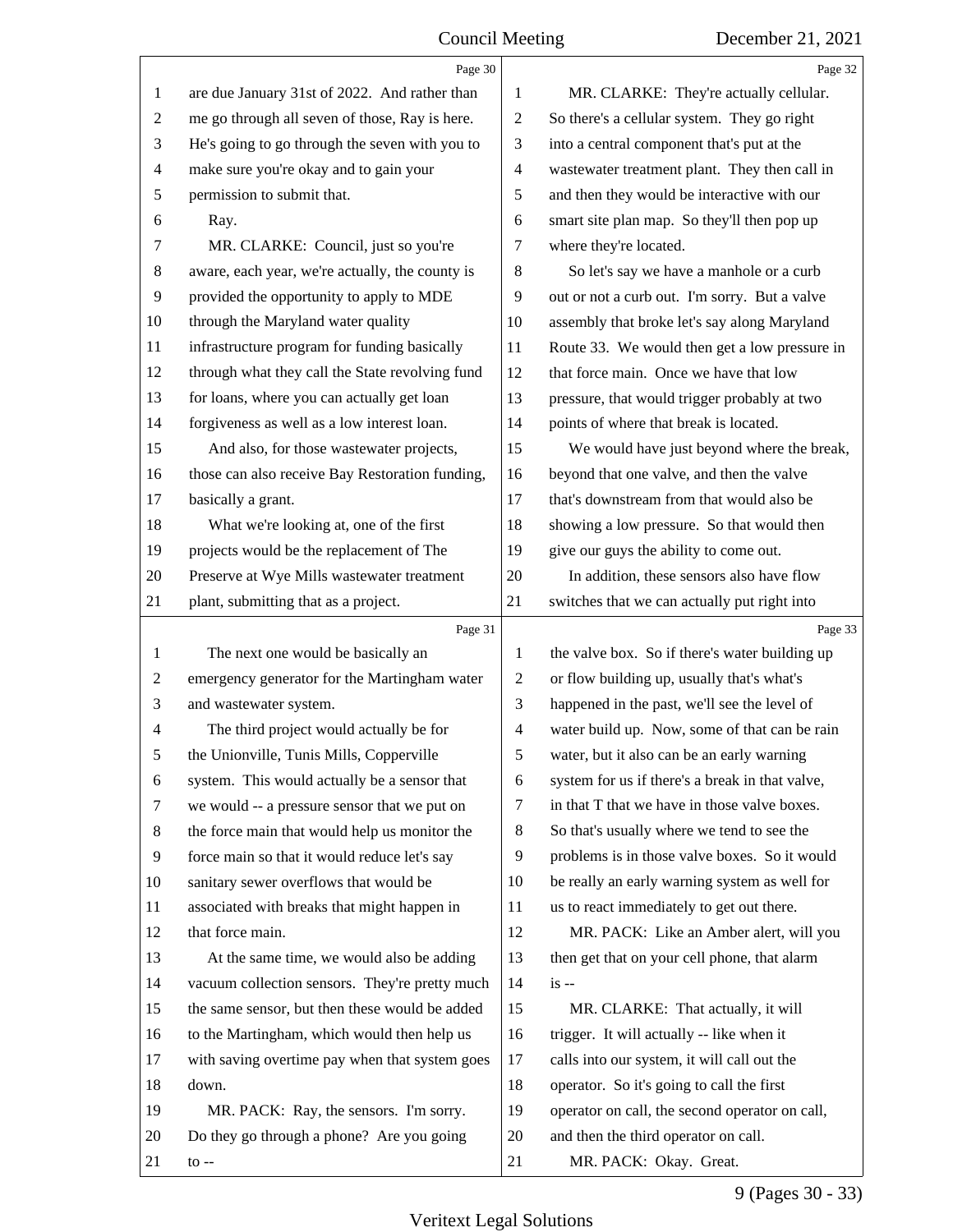<span id="page-10-0"></span>

|                | Page 34                                         |                          | Page 36                                         |
|----------------|-------------------------------------------------|--------------------------|-------------------------------------------------|
| 1              | MR. CLARKE: The other item is basically         | 1                        | MR. LESHER: So at this point, that is the       |
| $\overline{c}$ | the Bar Neck, Fairbank. We're looking at        | $\overline{c}$           | decision, that the engineering study justifies  |
| 3              | trying to get funding to extend sewer out from  | 3                        | the connection rather than rebuilding the       |
| $\overline{4}$ | the Tilghman Island wastewater treatment plant  | $\overline{\mathcal{A}}$ | Tilghman plant?                                 |
| 5              | to the properties out on Bar Neck and Fairbank. | 5                        | MR. CLARKE: Yes, sir. And that's partly         |
| 6              | In addition to that, we have I guess the        | 6                        | due to the fact that when we started to look at |
| 7              | Tilghman Island sewer collection system. This   | 7                        | the sea level rise, that had a major impact on  |
| 8              | would be kind of what we call I guess a         | $\,8\,$                  | us. Basically the elevations of a lot of the    |
| 9              | sanitary sewer evaluation. So this is more or   | 9                        | roads, the manholes on Tilghman Island would    |
| 10             | less do what we're doing in St. Michaels. We    | 10                       | actually become submerged probably within the   |
| 11             | do smoke testing and then a preliminary         | 11                       | next so many years that they were predicting.   |
| 12             | engineer report. And then start the process of  | 12                       | So looking at it on a 50-year basis, it         |
| 13             | working to correct I&I problems. We know that   | 13                       | would be best to pump that flow to              |
| 14             | we do have them looking at the monitoring       | 14                       | St. Michaels rather than have it impact the     |
| 15             | reports. So this would be basically the first   | 15                       | wastewater treatment plant.                     |
| 16             | phase of what we were doing in St. Michaels.    | 16                       | MR. CALLAHAN: Okay. Council.                    |
| 17             | So in addition to that project, we would        | 17                       | MR. PACK: Mr. Callahan, I'll make the           |
| 18             | also be looking at Unionville, Tunis Mills,     | 18                       | motion that we accept the grant loan package    |
| 19             | Copperville. We currently have E/one pumps.     | 19                       | for water quality infrastructure program.       |
| 20             | We have a lot of 200 series pumps.              | 20                       | MR. CALLAHAN: Okay.                             |
| 21             | Right now E/one does not support the 200        | 21                       | MR. DIVILIO: I'll second.                       |
|                |                                                 |                          |                                                 |
|                | Page 35                                         |                          | Page 37                                         |
| $\mathbf{1}$   | series. So we're looking at basically           | 1                        | MR. CALLAHAN: All right. Mr. Pack and           |
| 2              | replacing those with the extreme pumps. And so  | 2                        | Mr. Divilio, motion and second.                 |
| 3              | this would basically be funding to go ahead and | 3                        | So Madam Secretary, could you call the          |
| 4              | replace all of our 200 as well as 1,000 and     | 4                        | vote, please.                                   |
| 5              | 2,000 series E/one pumps with all extreme       | 5                        | SECRETARY: Mr. Callahan.                        |
| 6              | grinder pumps.                                  | 6                        | MR. CALLAHAN: Aye.                              |
| 7              | And then the last project we have is            | 7                        | SECRETARY: Mr. Divilio.                         |
| 8              | actually doing the preliminary as well as the   | 8                        | MR. DIVILIO: Aye.                               |
| 9              | design for the Tilghman Island wastewater       | 9                        | SECRETARY: Mr. Lesher.                          |
| 10             | treatment plant. We did have RK&K complete the  | 10                       | MR. LESHER: Aye.                                |
| 11             | preliminary engineering report, which actually  | 11                       | SECRETARY: Ms. Price.                           |
| 12             | found the feasibility more or less instead of   | 12                       | MS. PRICE: Aye.                                 |
| 13             | upgrading the Tilghman Island plant, we would   | 13                       | SECRETARY: Mr. Pack.                            |
| 14             | actually pump all that wastewater flow to       | 14                       | MR. PACK: Aye.                                  |
| 15             | St. Michaels. So this would be basically        | 15                       | MR. CLARKE: Thank you.                          |
| 16             | moving this project into design. Actually       | 16                       | MR. CALLAHAN: Thank you, Ray.                   |
| 17             | planning, looking at all the properties that    | 17                       | MR. PACK: Mr. Clarke --                         |
| 18             | we'd look at trying to serve with sewer between | 18                       | MR. STAMP: As Ray steps away, I just want       |
| 19             | St. Michaels and Tilghman. And then             | 19                       | to give him a lot of credit. He's working       |
| 20             | ultimately begin the process of design.         | 20                       | really diligently with MDE to address hooking   |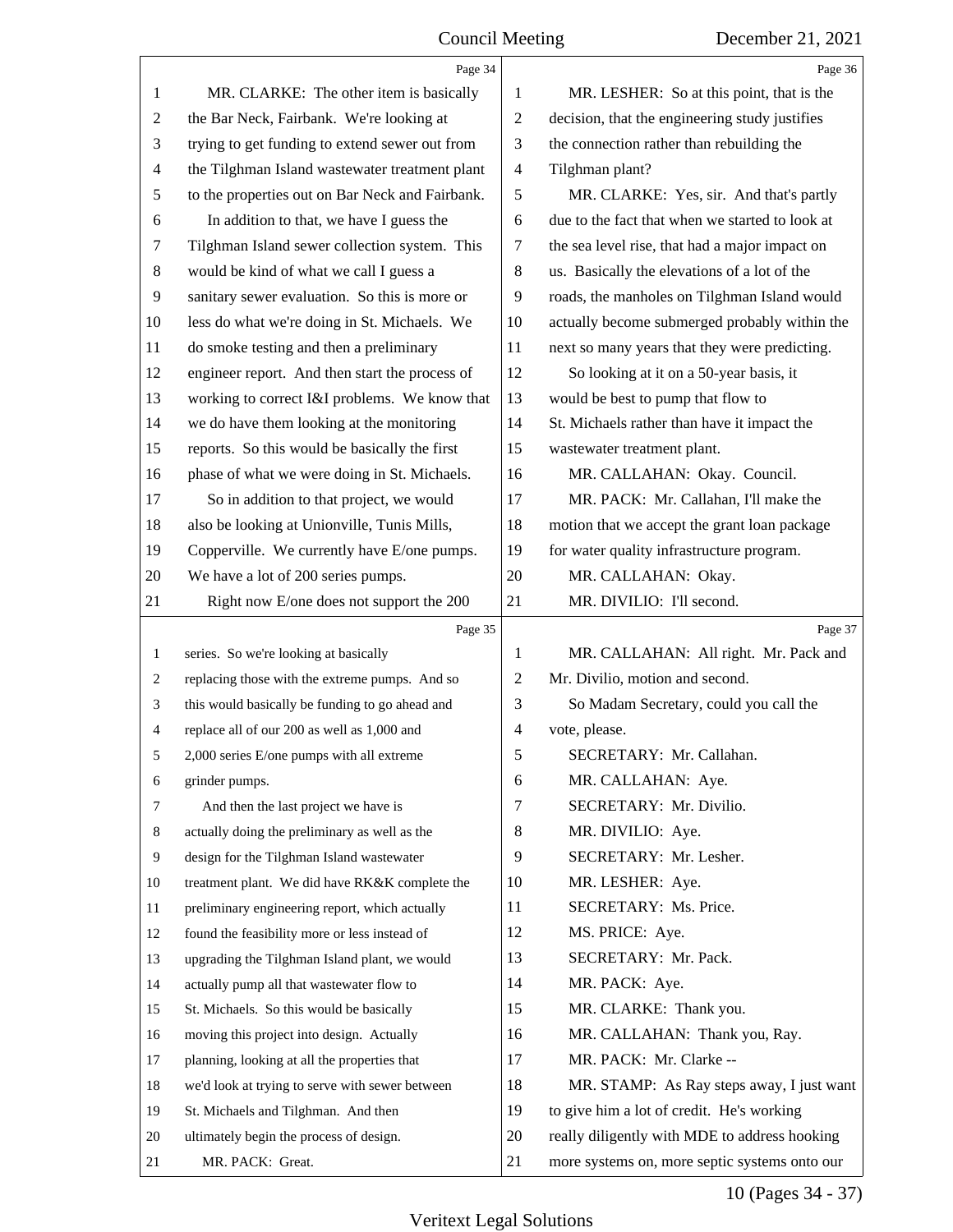<span id="page-11-0"></span>

|                | Page 38                                         |                | Page 40                                           |
|----------------|-------------------------------------------------|----------------|---------------------------------------------------|
| 1              | sewer system.                                   | 1              | They put machines in to begin scrubbing           |
| $\overline{c}$ | MR. CALLAHAN: Right.                            | 2              | the air and addressing moisture issues,           |
| 3              | MR. STAMP: Clearly, it's environmental          | 3              | humidity. They are working together with the      |
| 4              | mitigation effort. And the more we can get on,  | $\overline{4}$ | county, our insured, the State, which the         |
| 5              | the better. So Ray --                           | 5              | clerk's office and the register of wills are      |
| 6              | MR. CALLAHAN: Thank you, Ray.                   | 6              | State organizations. They are working             |
| 7              | MR. STAMP: -- good work.                        | 7              | collectively with all three entities. They're     |
| 8              | MR. PACK: And Ray, before you go, not           | 8              | moving very swiftly to try to get that wing       |
| 9              | tonight, but after the new year, could you come | 9              | back open.                                        |
| 10             | back and give us an update on Ferry Point? I    | 10             | And what I would encourage people to do           |
| 11             | understand there may have been a change there   | 11             | that have business with the clerk of the court    |
| 12             | that I think Council needs to be made aware of. | 12             | or the register of wills is to go to their        |
| 13             | MR. CLARKE: That would be fine. I'll go         | 13             | websites. And they're being updated daily as      |
| 14             | ahead and take care of that.                    | 14             | we move through this.                             |
| 15             | MR. PACK: Thank you.                            | 15             | Again, we're moving quickly to try to get         |
| 16             | MR. CALLAHAN: Mr. Stamp.                        | 16             | all services up and running as quickly as         |
| 17             | MR. STAMP: Council, I want to give you a        | 17             | possible.                                         |
| 18             | brief update. As you all know, this past        | 18             | I do want to just highlight the excellent         |
| 19             | Sunday about 11:45 in the morning, the 911      | 19             | cooperation with Patti Camenp and our register of |
| 20             | Center received an alarm for a fire in the      | 20             | wills Kathy Duvall, our clerk of court, Judge     |
| 21             | courthouse. Easton Volunteer Fire Company       | 21             | Kehoe, Brian Moore, who is our facilities         |
|                | Page 39                                         |                | Page 41                                           |
| $\mathbf{1}$   | responded. Other companies responded to assist  | 1              | manager, Joye Nagle.                              |
| 2              | them.                                           | $\overline{2}$ | And then again, Royal Plus Disaster Kleenup       |
| 3              | There was a fire on the first floor of the      | 3              | has done an absolutely amazing job with a very    |
| 4              | north wing. The fire was isolated to the        | 4              | difficult situation.                              |
| 5              | clerk's office. A piece of equipment caused     | 5              | So I'll continue to keep Council aware of         |
| 6              | the fire. It did burn up a countertop and       | 6              | what is going on and our team will continue to    |
| 7              | extended toward the ceiling.                    | $\overline{7}$ | work to get services back up.                     |
| 8              | Three sprinkler heads activated, put the        | 8              | With that being said, I want to announce          |
| 9              |                                                 |                |                                                   |
| 10             | fire out. There is fire damage in that area of  | 9              | that county offices will be closed on Thursday,   |
| 11             | the clerk's office. However, about              | 10             | December 23rd, and Friday, December 24th, and     |
|                | 10,000 gallons of water were released. So the   | 11             | Friday, December 31st.                            |
| 12             | first floor and the basement area, pretty       | 12             | And the only last thing I would say is I          |
| 13             | extensive water damage as well as smoke damage. | 13             | would like to wish everybody happy holidays,      |
| 14             | We very quickly reached out to Royal Plus       | 14             | happy and safe holiday season. Thank you.         |
| 15             | Disaster Kleenup, who responded within two      | 15             | MR. CALLAHAN: Thank you there, Mr. Stamp.         |
| 16             | hours, 15 vehicles, a tractor-trailer, and 40   | 16             | Appreciate it. Appreciate the report.             |
| 17             | people. Within four hours using these special   | 17             | Appreciate all the good work your whole team      |
| 18             | pieces of equipment to evacuate the water out   | 18             | has done involved in that fire. That could        |
| 19             | of the building, they got about 10,000 gallons  | 19             | have been a lot worse, that's for sure. Okay.     |
| 20             | out of this building. It was pretty impressive  | 20             | So let's move on to public comment. Is            |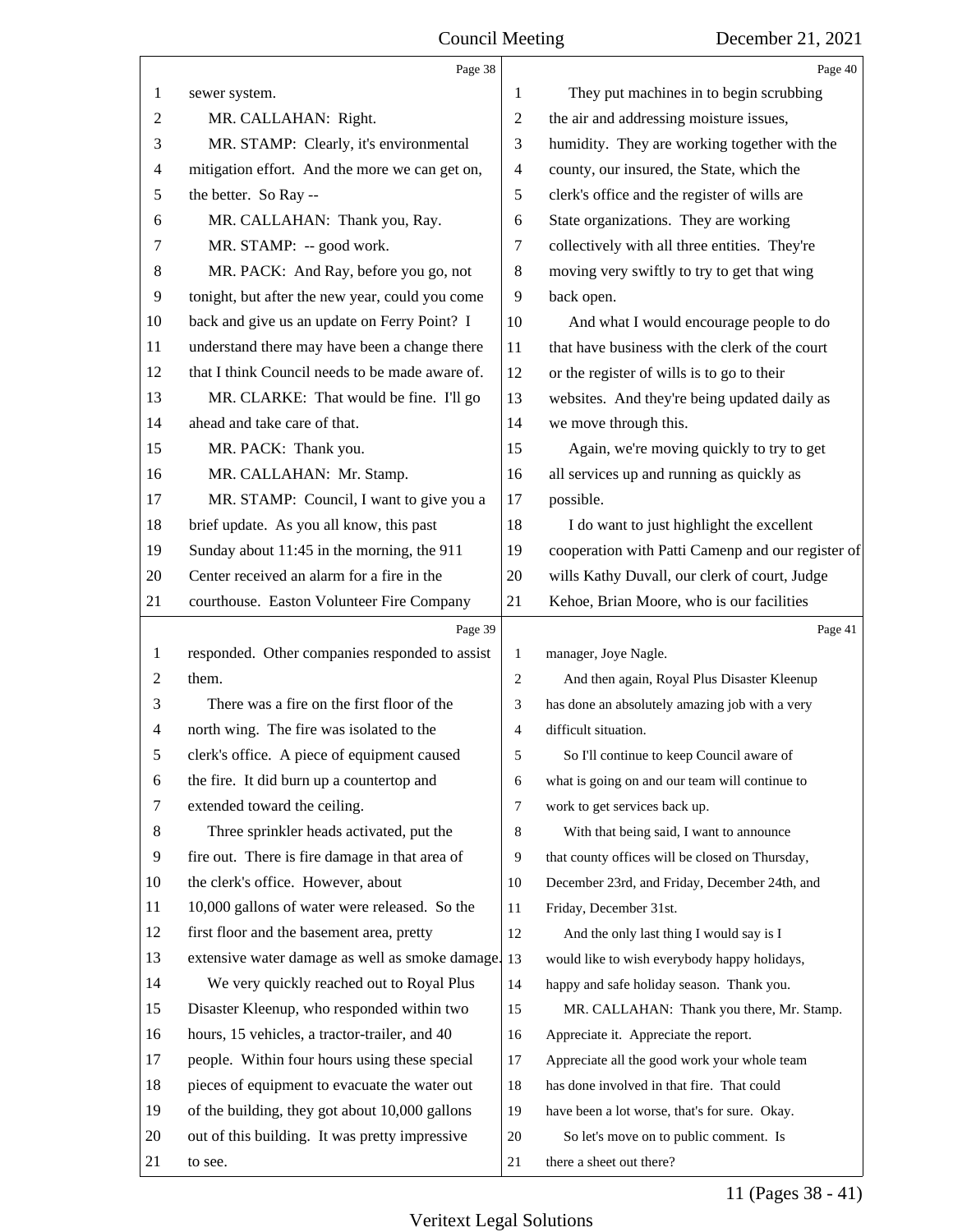<span id="page-12-0"></span>

|    | Page 42                                          |                | Page 44                                         |
|----|--------------------------------------------------|----------------|-------------------------------------------------|
| 1  | MS. MORRIS: There's nobody here this             | 1              | that trade, including his nephew, Eddie         |
| 2  | evening, Mr. Callahan. Nobody signed up.         | 2              | Roberts, who cut hair there for a number of     |
| 3  | MR. CALLAHAN: Okay.                              | 3              | years.                                          |
| 4  | MR. DIVILIO: Mr. Clarke, you got                 | 4              | He also drove school buses 25 years here        |
| 5  | anything?                                        | 5              | in the county.                                  |
| 6  | MS. MORRIS: Mr. Clarke.                          | 6              | And the one thing that we all know about a      |
| 7  | MR. CLARKE: I'm good.                            | 7              | haircut is that it can just do so much for your |
| 8  | MR. CALLAHAN: Got you. I got you. So             | 8              | confidence. It gives you that confidence. If    |
| 9  | okay.                                            | 9              | you're a young man going off to college and     |
| 10 | So let's move on to Council comments.            | 10             | you're getting that haircut or you're about to  |
| 11 | Mr. Pack.                                        | 11             | go down the aisle to say your nuptials, that    |
| 12 | MR. PACK: Okay.                                  | 12             | haircut is just not a haircut. It means so      |
| 13 | MR. CALLAHAN: Yes.                               | 13             | much more.                                      |
| 14 | MR. PACK: Well, thank you. I want to             | 14             | And that hometown barber, I mean he's your      |
| 15 | tell those listening at home, don't adjust your  | 15             | counselor, he's your tax adviser, he knows      |
| 16 | volume. That grizling sound you hear in          | 16             | where you can get the best roast beef sandwich  |
| 17 | Mr. Stamp's voice is not in your audio.          | 17             | in town. I mean that local barber just is more  |
| 18 | MR. CALLAHAN: Got you.                           | 18             | than just a haircut.                            |
| 19 | MR. PACK: So I want to also echo wishing         | 19             | And I always say the local barber is like       |
| 20 | everybody a very joyous and merry and safe       | 20             | the working man's country club. You're going    |
| 21 | Christmas and New Year, as we will not be back   | 21             | to see just about every walk of life through    |
|    |                                                  |                |                                                 |
|    | Page 43                                          |                | Page 45                                         |
| 1  | together until after the new year.               | 1              | there, from Postal carriers to truck drivers to |
| 2  | So be safe in your travels and in your           | 2              | utility workers, politicians, and the like.     |
| 3  | contact with friends and family and enjoy        | 3              | So we had his service this past Friday          |
| 4  | yourself as best we possibly can.                | $\overline{4}$ | down at Scott's in Trappe to say good-bye to    |
| 5  | I had an opportunity over the weekend to         | 5              | him, farewell to him. Francis Wilson, Wilson's  |
| 6  | attend a funeral of Mr. Francis Wilson.          | 6              | Barber Shop, 55 years here in Easton. Again, I  |
| 7  | Mr. Wilson is, was a barber here in town. He     | 7              | want to just give highlight to his remarkable   |
| 8  | was also the uncle of Karen Roberts, who was,    | 8              | career that he had here and the many lives that |
| 9  | as you know, on staff here, and Eddie Roberts,   | 9              | he touched along the way, including my own. So  |
| 10 | who is one of our EMTs.                          | 10             | just wanted to give a shout-out to him and his  |
| 11 | And the reason why I mention this is that        | 11             | family, a special condolences to them as well.  |
| 12 | in listening to the service and listening to     | 12             | With that, I'll pass it back over.              |
| 13 | all that Mr. Wilson gave to this community, it   | 13             | MR. CALLAHAN: Thank you, Mr. Pack. That         |
| 14 | just hit me in a certain way. He was class of    | 14             | was some kind words. And let's give regards to  |
| 15 | Moton 1957. At the age of 25 in 1963 he opened   | 15             | the family.                                     |
| 16 | up his own barber shop here on West Street. In   | 16             | Mr. Divilio.                                    |
| 17 | 1977 at the age of 39, he purchased his own      | 17             | MR. DIVILIO: So as we head into Christmas       |
| 18 | building right here, next door, on Glenwood      | 18             | this weekend, to me it means generosity. And    |
| 19 | Avenue, 18 Glenwood Avenue, where he operated 19 |                | in that regard, we're heading into a time that  |
| 20 | there for 55 years as a barber.                  | 20             | is always emotionally difficult for             |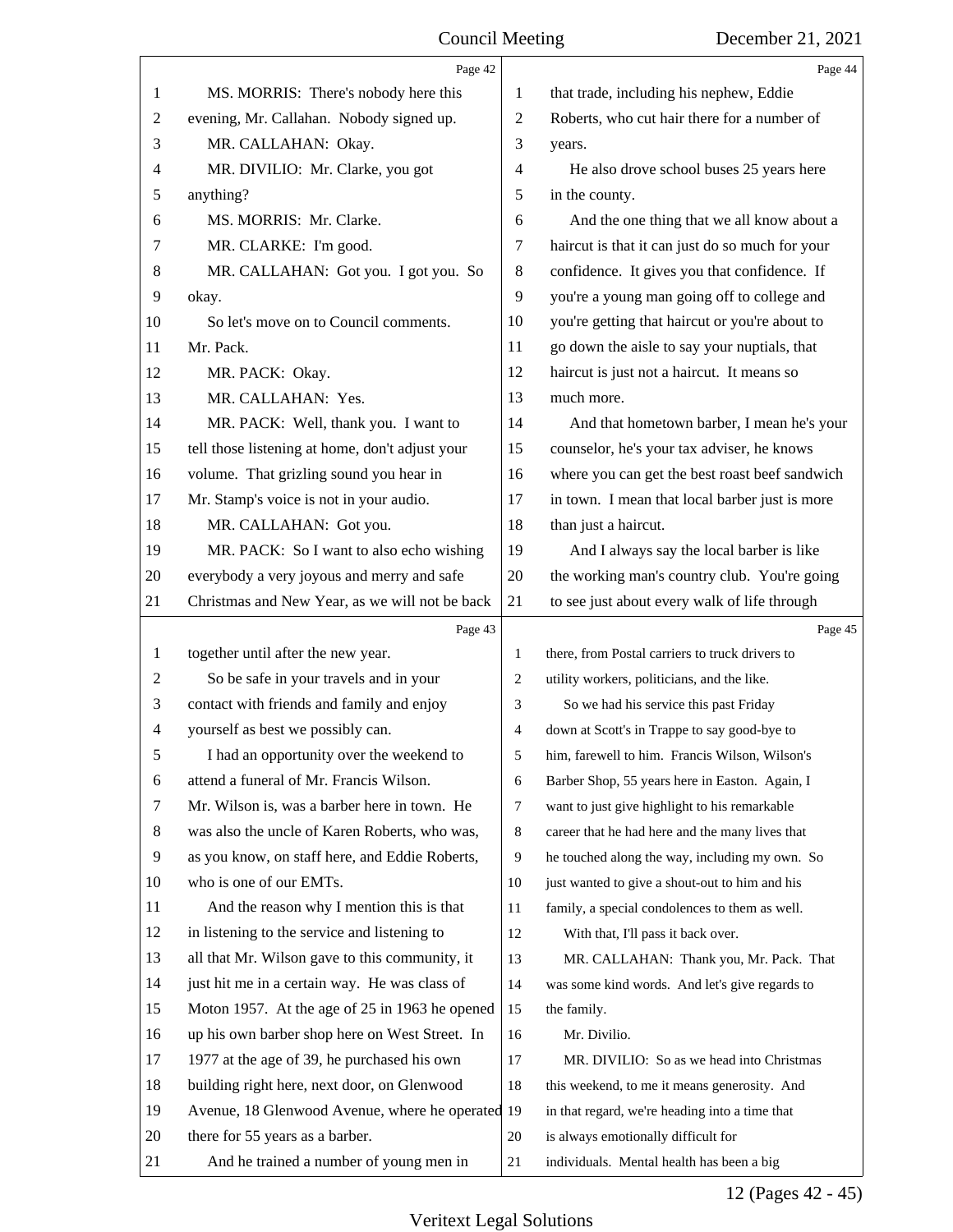<span id="page-13-0"></span>

|                          | Page 46                                         |                | Page 48                                         |
|--------------------------|-------------------------------------------------|----------------|-------------------------------------------------|
| 1                        | concern of everyone's over the last couple of   | 1              | spirits and he was very, very receptive to      |
| $\overline{2}$           | years. And this is going to be a time when      | $\overline{2}$ | hearing what it is that we want to put forth.   |
| 3                        | individuals who are normally going out,         | 3              | And the number one issue for both               |
| $\overline{\mathcal{A}}$ | grandparents who are going out seeing           | $\overline{4}$ | organizations is this highway user revenues,    |
| 5                        | grandkids, parents who are traveling to see     | 5              | which is something that Governor Hogan even     |
| 6                        | their children and grandchildren aren't going   | 6              | when he was running seven, eight years ago, was |
| 7                        | to be able to. They won't feel comfortable to,  | 7              | very supportive of. So I expect there will be   |
| 8                        | to do it.                                       | $\,8\,$        | some good strong support behind that initiative |
| 9                        | So I ask everybody to just take a little        | 9              | from the governor along with our organizations. |
| 10                       | step back and think about how the holiday       | 10             | So it was an honor to be able to sit and        |
| 11                       | season can be different and still be            | 11             | meet with him for an hour with my counterpart   |
| 12                       | pleasurable for all those involved. No          | 12             | over at MML. So it was wonderful.               |
| 13                       | pressure to anybody who is not feeling safe or  | 13             | And again, Happy Holidays, everybody.           |
| 14                       | comfortable doing something.                    | 14             | MR. CALLAHAN: Thank you, Ms. Price.             |
| 15                       | But just keep an eye out, an ear out. And       | 15             | Appreciate that.                                |
| 16                       | if you have that neighbor that you don't often  | 16             | Mr. Vice President.                             |
| 17                       | see or doesn't get out much, a phone call can   | 17             | MR. LESHER: Thank you. As we -- I will          |
| 18                       | mean a lot, a card can mean a lot. Please just  | 18             | wish everybody safe and healthy holidays.       |
| 19                       | try to be generous and think of others during   | 19             | As we hear more about cases of the Omicron      |
| 20                       | this time and not just how you see the holiday. | 20             | variant of COVID-19, there are now some, even   |
| 21                       | Times are different, and we need to adjust      | 21             | some high profile cases of vaccinated and       |
|                          |                                                 |                |                                                 |
|                          | Page 47                                         |                | Page 49                                         |
| 1                        | to that. And for seniors not being able to use  | 1              | boosted people with breakout cases.             |
| 2                        | technology is a big challenge. A lot of us      | $\overline{2}$ | Keep in mind the vaccines are not intended      |
| 3                        | think oh, we'll just throw Grandma on FaceTime  | 3              | to prevent transmission of the disease. They    |
| $\overline{4}$           | and let her see the kids open presents. And     | $\overline{4}$ | are designed to save you from serious illness   |
| 5                        | that doesn't happen. So just dial that corded   | 5              | and death. And they are working well to do      |
| 6                        | phone number one extra time this weekend and    | 6              | exactly that.                                   |
| 7                        | speak with them.                                | $\tau$         | Vaccines are freely available at the            |
| 8                        | Thank you. And hope everybody is safe and       | 8              | Talbot County Health Department's center on     |
| 9                        | happy.                                          | 9              | Marlboro Road. If you are not yet vaccinated    |
| 10                       | MR. CALLAHAN: Thank you, Mr. Divilio.           | 10             | or if you are but not yet boosted and now       |
| 11                       | Ms. Price, can you hear us?                     | 11             | eligible for that, I encourage you to call for  |
| 12                       | MS. PRICE: I can hear you. I want to, of        | 12             | an appointment. This is the time to do that.    |
| 13                       | course, wish everybody Merry Christmas, Happy   | 13             | The life you save may be your own or your       |
| 14                       | Holidays, and Happy New Year.                   | 14             | mother's.                                       |
| 15                       | But also to share that I had the                | 15             | MR. CALLAHAN: Okay. It's hard to argue          |
| 16                       | opportunity last week to meet with Governor     | 16             | with that.                                      |
| 17                       | Hogan along with the president of the Maryland  | 17             | I want to wish everybody a happy holiday,       |
| 18                       | Municipal League as both organizations were     | 18             | too. We've all had a tough year up here a       |
| 19                       | able to present our legislative initiatives     | 19             | little bit.                                     |
| 20                       | from each of our organizations. It was a        | 20             | And I want to thank the Council for the         |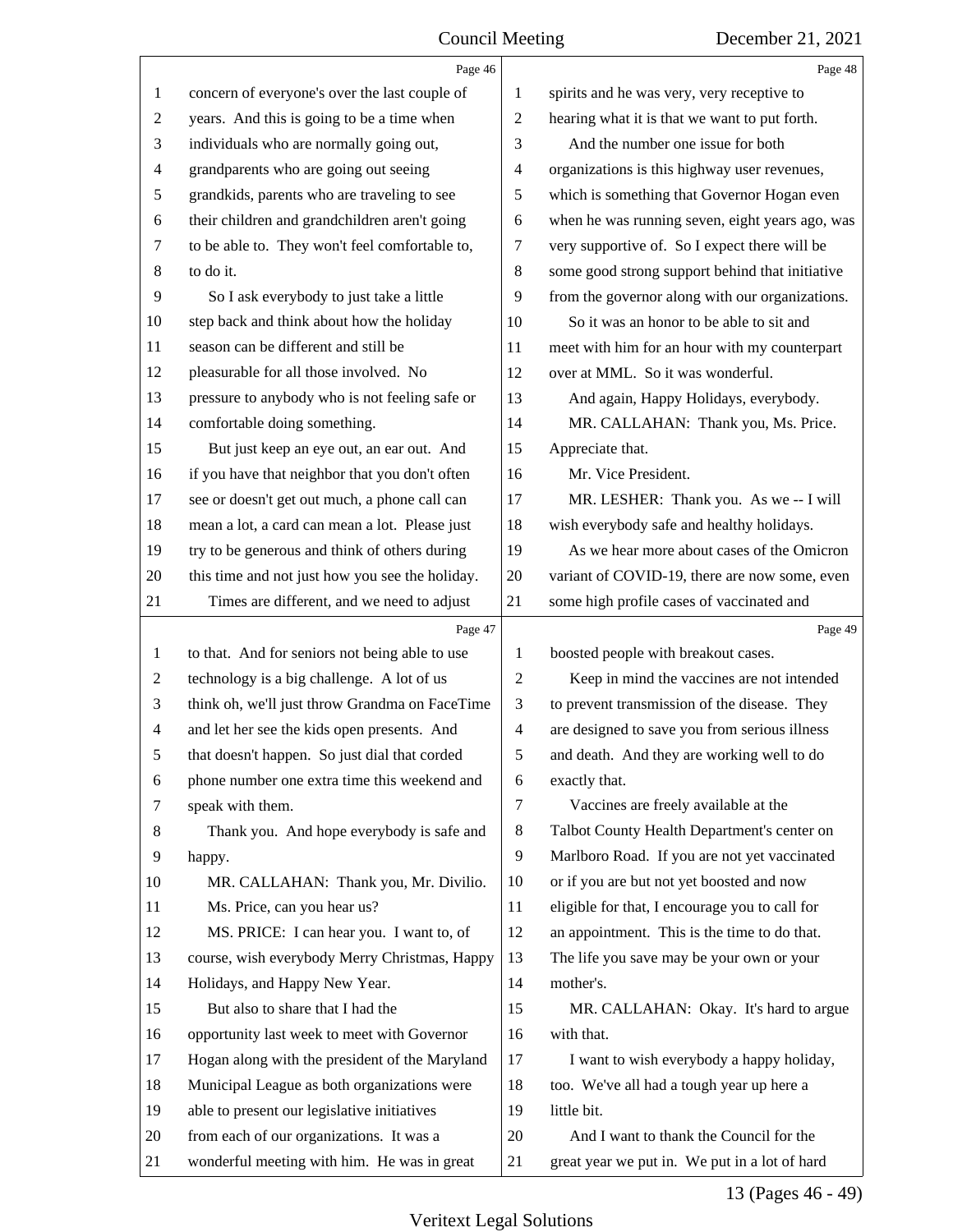<span id="page-14-0"></span>

|              | Page 50                                         |                | Page 52                                         |
|--------------|-------------------------------------------------|----------------|-------------------------------------------------|
| 1            | work, and we made some hard decisions this      | 1              | estate, legal, and personnel matters, as listed |
| 2            | year. I want to commend everybody.              | $\overline{2}$ | on the statement for closing that meeting.      |
| 3            | And on that behalf, I want to make sure         | 3              | Therefore, if there's no other business         |
| 4            | that the team that makes us look good, all the  | $\overline{4}$ | before us, a motion to adjourn would be in      |
| 5            | employees, and I mean all the employees. I      | 5              | order.                                          |
| 6            | think we have 550 employees. And I want to      | 6              | MR. CALLAHAN: I got one more thing that I       |
| 7            | extend my thanks for all they do for the        | 7              | have to bring up to Mr. Pack, which is very,    |
| 8            | county. I know a lot of them can't be here,     | $\,8\,$        | very important for him.                         |
| 9            | but we do appreciate everything they do, part   | 9              | I hate to do this, but I think I beat your      |
| 10           | time and full time.                             | 10             | record. I think I have.                         |
| 11           | And you know, there's situations where you      | 11             | MR. PACK: You did. Congratulations.             |
| 12           | see the true colors about how blessed we are    | 12             | MR. DIVILIO: Before he starts a                 |
| 13           | when we have a fire in this building and        | 13             | conversation for 20 minutes, I'll make a motion |
| 14           | everybody comes together. And there's one       | 14             | that we adjourn.                                |
| 15           | goal, to make sure it's safe, we can work in    | 15             | MR. CALLAHAN: I thought he might.               |
| 16           | that environment. And that's what we've done    | 16             | (Inaudible.) He was getting ready to.           |
| 17           | in the last few days.                           | 17             | MR. PACK: Let me add one more thing to          |
| 18           | So I, once again, thank everybody for           | 18             | that.                                           |
| 19           | supporting us and coming to the meetings. The   | 19             | MR. CALLAHAN: Madam Secretary.                  |
| 20           | public, the public comments and stuff, we       | 20             | SECRETARY: Mr. Callahan.                        |
| 21           | appreciate you being here. And that's what      | 21             | MR. CALLAHAN: Aye.                              |
|              | Page 51                                         |                | Page 53                                         |
|              |                                                 |                |                                                 |
| $\mathbf{1}$ | it's here for.                                  | 1              | SECRETARY: Mr. Divilio.                         |
| 2            | So on that behalf, Mr. Vice President,          | $\overline{c}$ | MR. DIVILIO: Aye.                               |
| 3            | Mr. Lesher, could you go ahead and close us up. | 3              | SECRETARY: Mr. Lesher.                          |
| 4            | MR. LESHER: On Tuesday, January 4th, the        | $\overline{4}$ | MR. LESHER: Aye.                                |
|              | County Council will be holding a work session   | 5              | SECRETARY: Ms. Price.                           |
| 6            | beginning 3:30 p.m. to discuss the creation of  | 6              | MS. PRICE: Aye.                                 |
| 7            | a Police Accountability Board for Talbot County | $\tau$         | SECRETARY: Mr. Pack.                            |
| 8            | in accordance with recently-enacted State       | 8              | MR. PACK: Aye.                                  |
| 9            | legislation. The work session will be held in   | 9              | MR. CALLAHAN: Good evening and have a           |
| 10           | the Wye Oak Room at the Talbot County Community | 10             | great holiday.                                  |
| 11           | Center and is open to the public.               | 11             | (Meeting concluded at: 6:46 p.m.)               |
| 12           | At 5:30 p.m. that evening, the Council          | 12             |                                                 |
| 13           | will be holding a joint dinner meeting with the | 13             |                                                 |
| 14           | Board of Education. The dinner meeting will be  | 14             |                                                 |
| 15           | held at the board office located at 12 Magnolia | 15             |                                                 |
| 16           | Street in Easton.                               | 16             |                                                 |
| 17           | The County Council's next meeting will be       | 17             |                                                 |
| 18           | held on Tuesday, January 11th, beginning at     | 18             |                                                 |
| 19           | six o'clock p.m. The Council will be convening  | 19             |                                                 |
| 20           | in open session at 3:30 p.m. and immediately    | 20             |                                                 |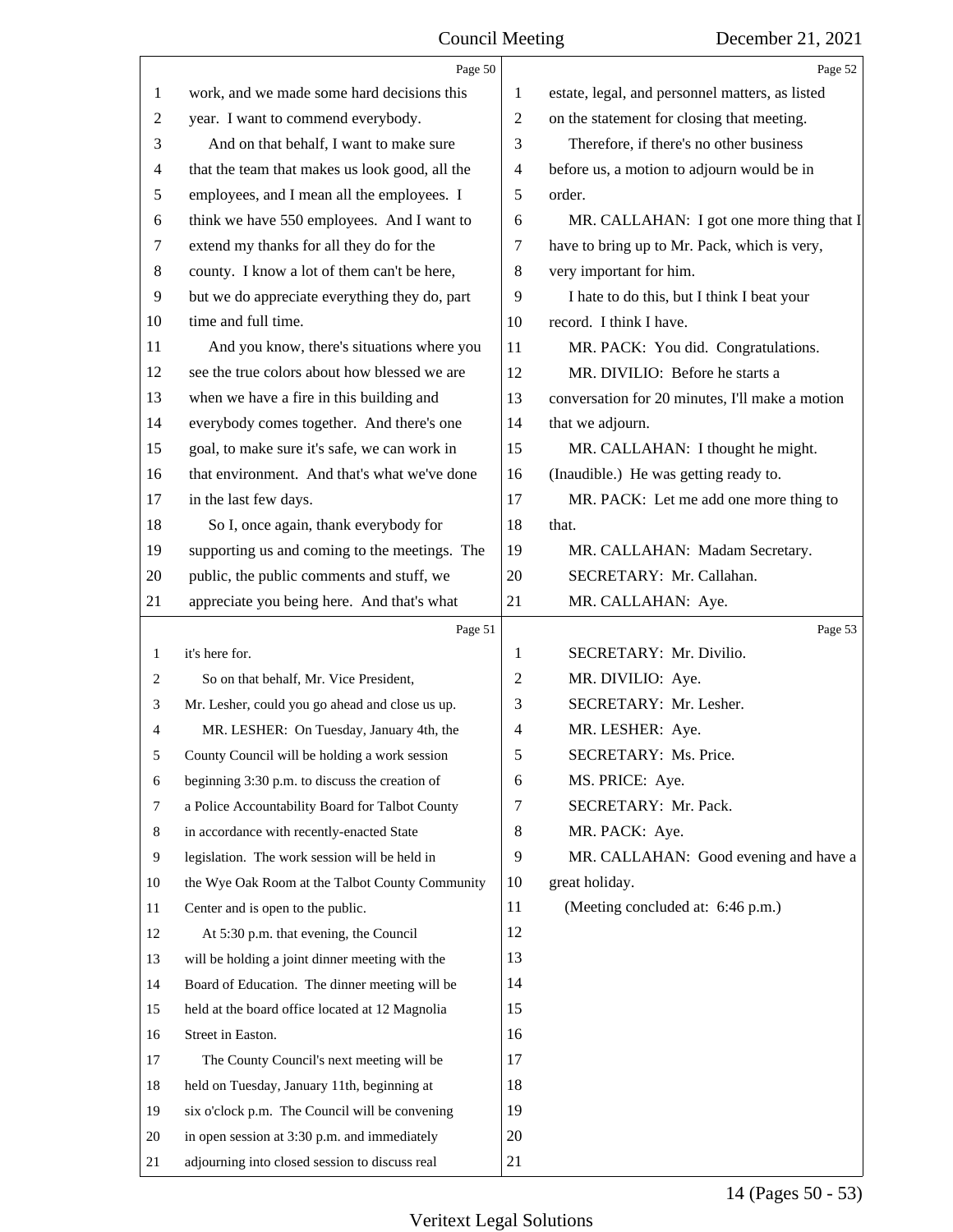<span id="page-15-0"></span>

| STATE OF MARYLAND<br>$\mathbf{1}$                                                                                 | Page 54 |  |
|-------------------------------------------------------------------------------------------------------------------|---------|--|
| $\mathbf{2}$<br>I, Diane Houlihan, a Notary Public in and<br>for the State of Maryland, County of Baltimore City, |         |  |
| 3 do hereby certify that the within named, Talbot<br>County Council Audio, personally appeared before me          |         |  |
| 4 at the time and place herein set according to law,<br>was interrogated by counsel.<br>5                         |         |  |
| I further certify that the examination was<br>6 recorded stenographically by me and then transcribed              |         |  |
| from my stenographic notes to the within printed<br>7 matter by means of computer-assisted transcription          |         |  |
| in a true and accurate manner.<br>8                                                                               |         |  |
| I further certify that the stipulations<br>9 contained herein were entered into by counsel in my                  |         |  |
| presence.<br>10                                                                                                   |         |  |
| I further certify that I am not of counsel<br>11 to any of the parties, not an employee of counsel,               |         |  |
| nor related to any of the parties, nor in any way<br>12 interested in the outcome of this action.                 |         |  |
| 13<br>AS WITNESS my hand Notorial Seal this 28th<br>day of December, 2021, at Easton, MD.                         |         |  |
| 14<br>15                                                                                                          |         |  |
| ione Heulin<br>16                                                                                                 |         |  |
| Diane Houlihan<br>Notary Public<br>17                                                                             |         |  |
| 18<br>19                                                                                                          |         |  |
| 20 My commission expires September 16, 2025<br>$21\,$                                                             |         |  |
|                                                                                                                   |         |  |
|                                                                                                                   |         |  |
|                                                                                                                   |         |  |
|                                                                                                                   |         |  |
|                                                                                                                   |         |  |
|                                                                                                                   |         |  |
|                                                                                                                   |         |  |
|                                                                                                                   |         |  |
|                                                                                                                   |         |  |
|                                                                                                                   |         |  |
|                                                                                                                   |         |  |
|                                                                                                                   |         |  |
|                                                                                                                   |         |  |
|                                                                                                                   |         |  |
|                                                                                                                   |         |  |
|                                                                                                                   |         |  |
|                                                                                                                   |         |  |
|                                                                                                                   |         |  |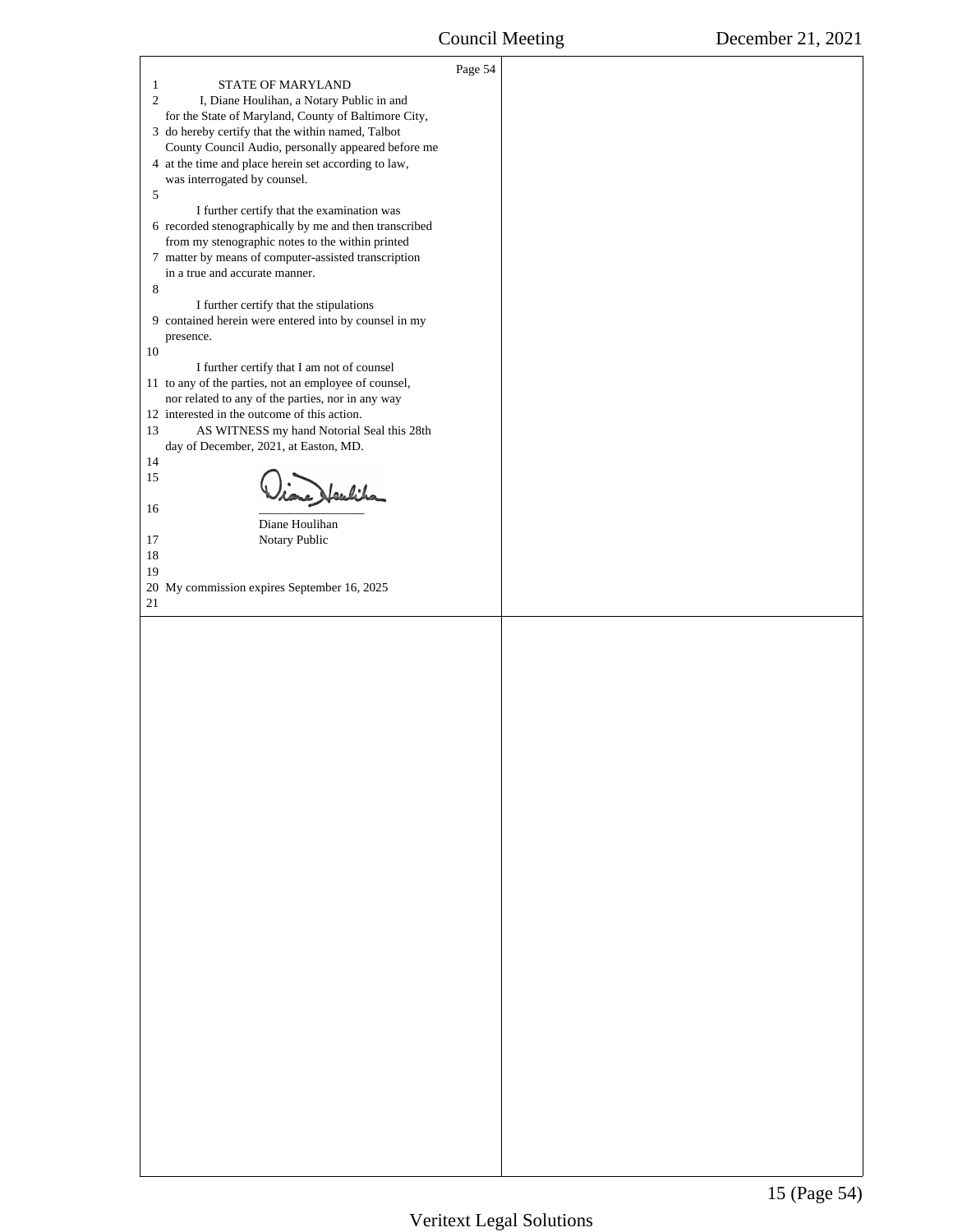## **[1,000 - assistance]** Page 1

| $\mathbf{1}$       | <b>23rd</b> $4:441:10$  | <b>accept</b> 36:18                      | aka 6:18                        |
|--------------------|-------------------------|------------------------------------------|---------------------------------|
| 1,000 12:16 20:5   | <b>24th</b> 41:10       | accepted $4:7,14$                        | <b>alarm</b> 33:13 38:20        |
| 35:4               | 25 43:15 44:4           | $account$ 12:15                          | alert 33:12                     |
| 10,000 39:11,19    | 28th 54:13              | 13:11 14:5 20:6                          | alerted 15:11                   |
| 100 19:8           | 3                       | accountability                           | allegiance 2:7,9                |
| 110,000 19:3       | 310 7:6,9               | 51:7                                     | alluding $25:11$                |
| 22:11              | 31st 11:21 15:12        | accountant 10:20                         | amazing $41:3$                  |
| 111,000 12:15      | 16:3 21:10,15,21        | $accounts$ 12:5,10                       | amber $33:12$                   |
| 11:45 38:19        | 22:2 23:13 26:7         | 12:11,13,14,20                           | <b>amount</b> 19:19             |
| 11th 51:18         | 30:1 41:11              | $13:1,3$ 17:7                            | 20:10,11                        |
| 12 $51:15$         | 33 32:11                | accrued 20:1                             | announce 41:8                   |
| 130 19:11          | 39 43:17                | accurate 54:7                            | answer $11:3$                   |
| 1362 54:15         | 3:30 51:6,20            | accustomed 19:21                         | anybody $12:11$                 |
| 143 12:9 15:9 17:8 | $\overline{\mathbf{4}}$ | action 23:7,11,13                        | 18:16 46:13                     |
| 19:4 20:3,4 25:4   |                         | 54:12                                    | anyway $21:19$                  |
| 15 39:16           | 40 39:16                | activated 39:8                           | appeared 54:3                   |
| 16 54:20           | 400 12:16               | add 52:17                                | application 29:15               |
| 175 19:15          | 450,000 22:11           | <b>added</b> 31:15                       | applications 29:21              |
| 177.50 19:13       | 4th 51:4                | adding $31:13$                           | <b>apply</b> 29:19 30:9         |
| 177.50. 19:15      | 5                       | addition 32:20                           | appointment 28:5                |
| 18 43:19           | 50 21:8,16 36:12        | 34:6,17                                  | 49:12                           |
| 182.50. 19:12      | 43:20 45:6<br>55        | additions $2:164:5$                      | appreciate $2:11$               |
| 19 48:20           | 550 50:6                | 4:12                                     | 5:10 7:2 10:9 15:6              |
| 1957 43:15         | 5:30 51:12              | address 37:20                            | 23:18 24:8,17                   |
| 1963 43:15         | 6                       | addressing 40:2                          | 41:16,16,17 48:15               |
| 1977<br>43:17      | 1:7<br>6:00             | adjourn $52:4,14$                        | 50:9,21                         |
| $\overline{2}$     | 53:11<br>6:46           | adjourning 51:21                         | approval 29:19                  |
| 2,000<br>35:5      |                         | adjust 42:15 46:21                       | approved 11:13                  |
| 2,800 12:13,21     | 7                       | administration                           | approximately                   |
| $20 \quad 52:13$   | 700 19:5                | 29:16                                    | 12:12,19                        |
| 200 12:19 17:7     | 9                       | adviser 44:15                            | april 11:16,17                  |
| 19:8 34:20,21      | 911 38:19               | affect $13:12$                           | 14:20 21:12 22:7                |
| 35:4               | 97,000 13:2             | affirmed 8:3                             | 22:20                           |
| 2019 12:19         | a                       | age 43:15,17                             | area 39:9,12                    |
| 2020 11:16,17,17   |                         | agencies 14:12                           | argue $49:15$                   |
| 2021 1:7 11:18,18  | ability $13:13$         | agenda 2:14,14,17                        | arrangements                    |
| 11:19 54:13        | 14:18 32:19             | 4:3,9,167:59:13                          | 20:14                           |
| 2022 14:21 15:1    | <b>able</b> 3:20 16:14  | <b>ago</b> 48:6<br><b>ahead</b> $2:47:7$ | <b>asked</b> 11:15,16           |
| 30:1               | 46:7 47:1,19            | 24:21 35:3 38:14                         | asking $20:5$                   |
| 2025 54:20         | 48:10                   | 51:3                                     | assembly 32:10<br>assess $14:1$ |
| $21 \t1:7$         | aboard $6:15$           | air $40:2$                               | assist $39:1$                   |
| 21st $2:154:10$    | absolutely 27:12        | aisle 44:11                              | assistance 13:18                |
|                    | 41:3                    |                                          |                                 |
|                    |                         |                                          | 14:2 17:1,3 23:2                |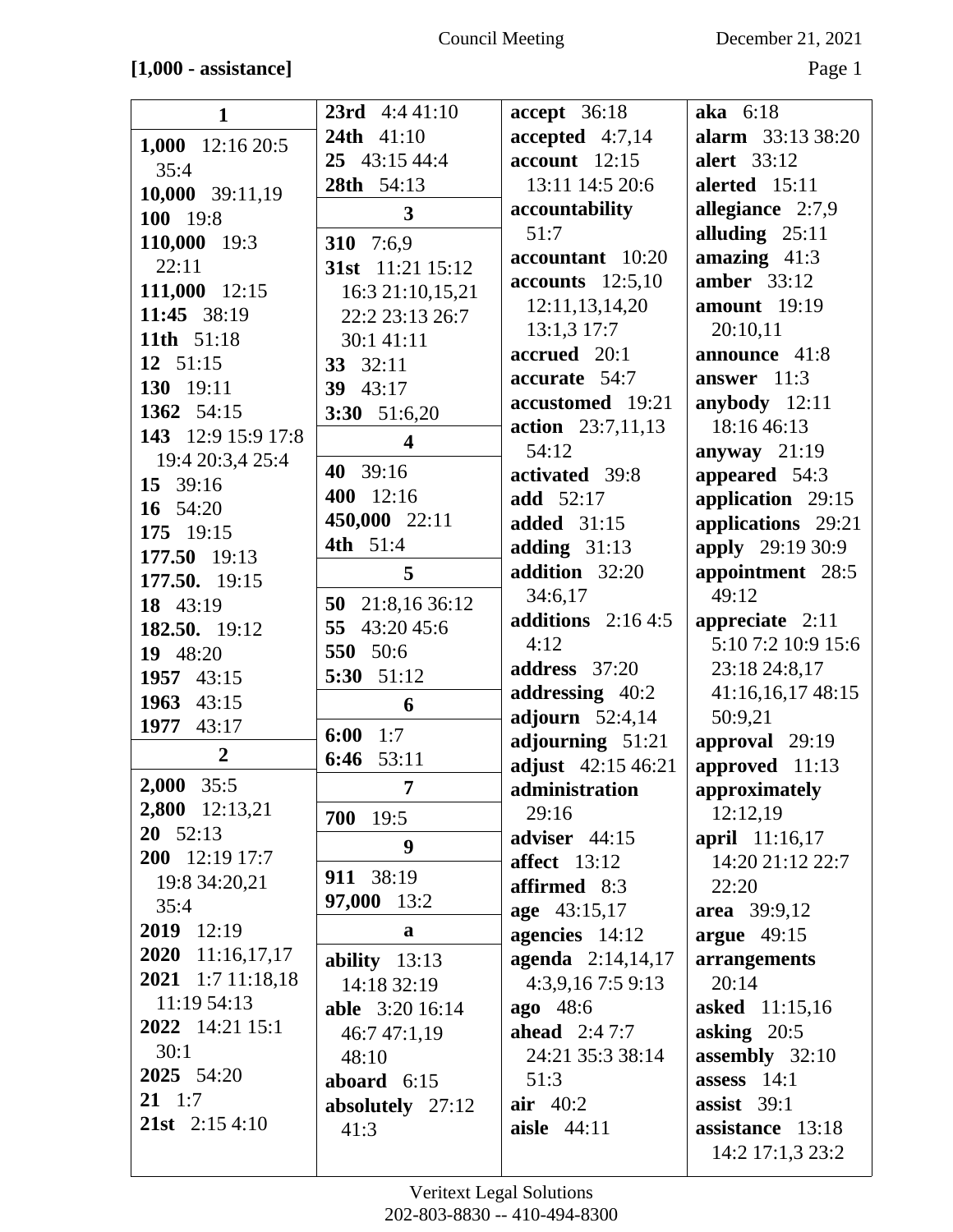Council Meeting December 21, 2021

**[assisted - clearly]** Page 2

| assisted 54:7            | beginning $11:15$          | bucks $20:6$        | carriers 45:1                           |
|--------------------------|----------------------------|---------------------|-----------------------------------------|
| associated 31:11         | 15:18 51:6,18              | <b>build</b> $33:4$ | cases 48:19,21                          |
| attend 43:6              | <b>behalf</b> $50:351:2$   | building $33:1,2$   | 49:1                                    |
|                          |                            |                     |                                         |
| attention 23:19          | <b>believe</b> 14:1 16:19  | 39:19,20 43:18      | cassandra's 16:12                       |
| 25:2                     | 19:15                      | 50:13               | caused 39:5                             |
| <b>audio</b> 42:17 54:3  | bellevue 19:14             | burn $39:6$         | ceiling 39:7                            |
| authorizing 7:10         | <b>benefit</b> $23:15$     | buses $44:4$        | cell 33:13                              |
| available 29:2           | <b>best</b> 9:17 36:13     | business 40:11      | cellular $32:1,2$                       |
| 49:7                     | 43:4 44:16                 | 52:3                | center 18:12 20:5                       |
| <b>avenue</b> 7:12 43:19 | <b>better</b> 10:13 12:20  | busy $5:206:8,12$   | 38:20 49:8 51:11                        |
|                          |                            |                     |                                         |
| 43:19                    | 38:5                       | bye $45:4$          | central 32:3                            |
| average 13:10            | <b>beyond</b> 32:15,16     | $\mathbf c$         | certain $43:14$                         |
| 19:5,7,9                 | big $22:1245:21$           | call 3:4 8:21 26:8  | certainly 25:17                         |
| aware 30:8 38:12         | 47:2                       | 28:10 30:12 32:4    | certify 54:3,5,8,10                     |
| 41:5                     | <b>bill</b> 12:12 17:5     |                     | chair $4:6,14$                          |
| awful $15:2$             | 19:9 20:21 21:1,2          | 33:17,18,19,19,20   | challenge 47:2                          |
| aye 3:6,8,10,12,14       | 21:8,10                    | 34:8 37:3 46:17     | challenging 27:17                       |
|                          |                            | 49:11               |                                         |
| 9:2,4,6,8,10 26:11       | <b>billing</b> $11:126:3$  | callahan $1:142:3$  | chambers 1:10                           |
| 26:13,15,17,19           | <b>bills</b> 11:8,14 13:18 | 2:10,21 3:2,5,6,15  | <b>chance</b> 4:11 11:2                 |
| 28:12,14,16,18,20        | 14:7 15:18 16:21           | 3:185:4,7,97:1      | change $38:11$                          |
| 37:6,8,10,12,14          | 17:10,16 21:17             | 7:158:5,8,15,20     | charges $21:17$                         |
| 52:21 53:2,4,6,8         | 26:3                       |                     | chicken 17:11                           |
|                          |                            | 9:1,2,11 10:6,8,11  |                                         |
|                          | <b>bit</b> $5:13\ 14:4$    |                     | children 46:6                           |
| $\mathbf b$              |                            | 10:14 11:5 13:4     |                                         |
| back 17:16,21            | 15:10 49:19                | 14:16 15:2,4,8,20   | choose 18:18                            |
| 18:4,7 20:12 24:7        | blessed $50:12$            | 16:1,8 17:17 19:2   | christmas 42:21                         |
| 27:16 38:10 40:9         | <b>board</b> 2:20 28:6     | 21:21 22:5,9,16     | 45:17 47:13                             |
| 41:7 42:21 45:12         | 29:1 51:7,14,15            | 23:5,9 24:1,10,12   | chuck $1:14$                            |
| 46:10                    | <b>boosted</b> 49:1,10     | 24:16 25:1,9,19     | chunk 22:12                             |
|                          | box $33:1$                 |                     | church $4:17,21$                        |
| balance 12:13            | boxes $33:7,9$             | 26:6, 10, 11, 20    | 5:8,17 6:3,6,14,16                      |
| $13:1,2,11$ 22:1         | <b>break</b> $32:14,15$    | 27:8,11 28:9,11     | 6:197:1                                 |
| <b>baltimore</b> 54:2    | 33:6                       | 28:12 36:16,17,20   | circumstances                           |
| <b>bar</b> $34:2,5$      |                            | 37:1,5,6,16 38:2,6  |                                         |
| <b>barber</b> 43:7,16,20 | breakout 49:1              | 38:16 41:15 42:2    | 17:19 18:8                              |
| 44:14,17,19 45:6         | breaks $31:11$             | 42:3,8,13,18        |                                         |
| basement 39:12           | brian $40:21$              | 45:13 47:10 48:14   | citizens 9:17 16:11<br>16:14,17 17:6,13 |
| basically $30:11,17$     | <b>brief</b> 38:18         | 49:15 52:6,15,19    | city $54:2$                             |
|                          | <b>briefing</b> $27:19$    |                     | clarke 30:7 32:1                        |
| 31:1 34:1,15 35:1        | <b>bring</b> $26:252:7$    | 52:20,21 53:9       | 33:15 34:1 36:5                         |
| 35:3,15 36:8             | bringing $23:16,19$        | calls 33:17         | 37:15,17 38:13                          |
| <b>basis</b> 12:15 20:1  | broader 13:21              | camenp $40:19$      | 42:4,6,7                                |
| 36:12                    | 14:2                       | card 46:18          | class $43:14$                           |
| bay $30:16$              |                            | care 38:14          |                                         |
| <b>beat</b> 52:9         | <b>broke</b> 32:10         | career 45:8         | clear 7:18 20:8                         |
| <b>beef</b> 44:16        | brunt $24:3$               | cares 16:11,19      | clearly 38:3                            |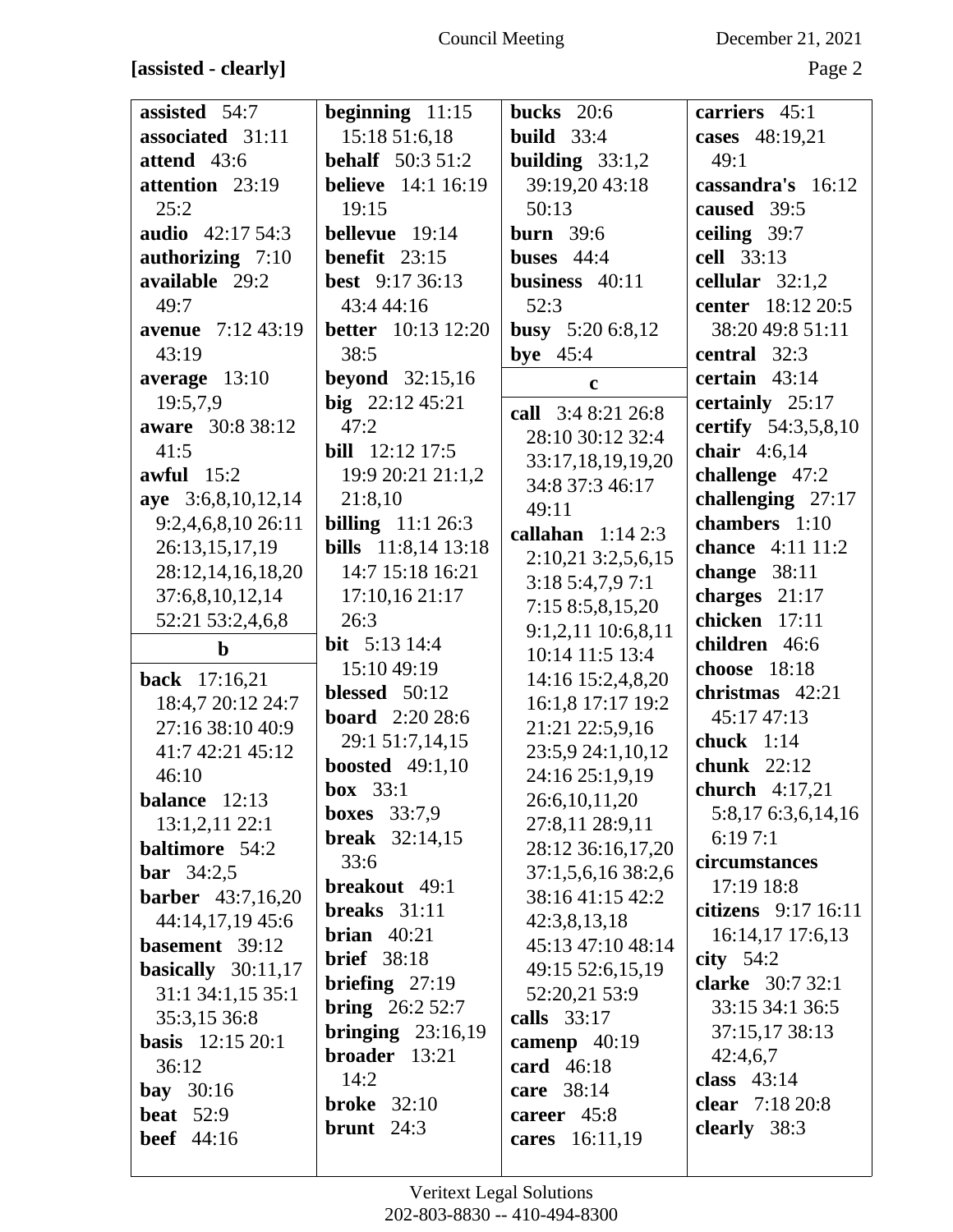| clerk 40:11,20     | condolences 45:11        | country $44:20$                           | decisions 50:1        |
|--------------------|--------------------------|-------------------------------------------|-----------------------|
| clerk's 39:5,10    | confidence 44:8,8        | <b>county</b> $1:1,1$ 2:20                | deed $7:13$           |
| 40:5               | congratulations          | 5:2,67:11,21 10:1                         | deferment 11:20       |
| close $51:3$       | 52:11                    | 16:13 19:4 27:6,9                         | 26:2,7                |
| closed $41:951:21$ | connection 36:3          | 27:13 28:3 29:5                           | deferral $13:15$      |
| closely 16:15      | consent 4:8,15           | 30:8 40:4 41:9                            | deferred 9:21         |
| closer 10:12       | considered 14:8          | 44:5 49:8 50:8                            | define $12:10$        |
| closing $52:2$     | contact 43:3             | 51:5,7,10,17 54:2                         | deletions $2:164:5$   |
| club $44:20$       | contained 54:9           | 54:3                                      | 4:12                  |
| collected 22:18    | continue $12:2,3$        | couple 6:12 9:20                          | delinquent 11:14      |
| collection 31:14   | 13:6 20:8,9 41:5,6       | 46:1                                      | 12:4,9,10,14,20       |
| 34:7               | continuing 18:21         | course 13:5 27:19                         | 14:6,8 17:7           |
| collectively 40:7  | control 28:6 29:15       | 47:13                                     | department 10:19      |
| college 44:9       | 29:16                    | <b>court</b> 40:11,20                     | 11:12 29:11,13        |
| colors 50:12       | convening 51:19          | courthouse 38:21                          | department's 49:8     |
| come 4:18,19 5:12  | conversation             | covid $48:20$                             | depending 19:10       |
| 9:14 11:2 17:11    | 52:13                    | creation 51:6                             | depleting 20:6        |
| 18:16 20:14 22:3   | cooperation 40:19        | credit 37:19                              | deputy $5:1$          |
| 22:8 25:2,6 29:12  | copperville 31:5         | curb 32:8,9                               | design 35:9,16,20     |
| 32:19 38:9         | 34:19                    | current $14:18$                           | designed 49:4         |
| comes 17:14 50:14  | corded 47:5              | currently 12:9                            | dial $47:5$           |
| comfortable 46:7   | corey $1:17$             | 34:19                                     | diane $1:21\,54:2,16$ |
| 46:14              | correct 21:8 34:13       | customer's 13:12                          | different $46:11,21$  |
| coming $5:14,20$   | corrections 2:16         | 14:5                                      | difficult 17:14       |
| 19:21 20:10 50:19  | 4:5,12                   | customers 20:19                           | 24:8 41:4 45:20       |
| commend 50:2       | correlating 20:11        | cut 21:10 44:2                            | difficulty 16:18      |
| comment 41:20      | council 1:1,4,10         | $\mathbf d$                               | diligently 37:20      |
| comments 42:10     | 1:13 4:10,13 5:11        |                                           | dinner 51:13,14       |
| 50:20              | 5:19 7:20,20 8:10        | daily $40:13$                             | dionne $4:21$         |
| commission 54:20   | 11:13,15 16:2,10         | damage $39:9,13$                          | director $4:21\,5:1$  |
| committee 29:2     | 23:15 24:12 25:3         | 39:13                                     | disaster $39:15$      |
| community 11:11    | 25:6 26:21 28:3,4        | date 15:11 17:16                          | 41:2                  |
| 12:2 13:21 14:3    | 29:5,6,19 30:7           | day $54:13$                               | disbursements         |
| 43:13 51:10        | 36:16 38:12,17           | days 17:21 50:17                          | 4:10,13,14            |
| companies 16:16    | 41:5 42:10 49:20         | death $49:5$                              | discuss $16:351:6$    |
| 39:1               | 51:5, 12, 19 54:3        | december $1:72:15$                        | 51:21                 |
| company $38:21$    | council's $25:13$        | $4:10$ 11:17,21                           | discussion 9:15       |
| complete 35:10     | 51:17                    | 12:19 15:12 16:3                          | disease $49:3$        |
| completely 20:6    | <b>counsel</b> 54:4,9,10 | 21:10,15,21 22:2                          | district 19:11        |
| component 32:3     | 54:11                    | 22:20 26:7 41:10                          | districts 11:1        |
| computer 54:7      | counselor 44:15          | 41:10,11 54:13                            | divilio $1:163:1,7,8$ |
| concern 46:1       | counterpart 48:11        | decided $15:15$                           | 3:16,19 9:3,4 19:2    |
| concluded 53:11    | countertop 39:6          | deciding $15:13,17$<br>decision 11:9 12:6 | 19:3,7,16,19          |
|                    |                          |                                           | 20:18 21:20 22:11     |
|                    |                          | 23:21 36:2                                |                       |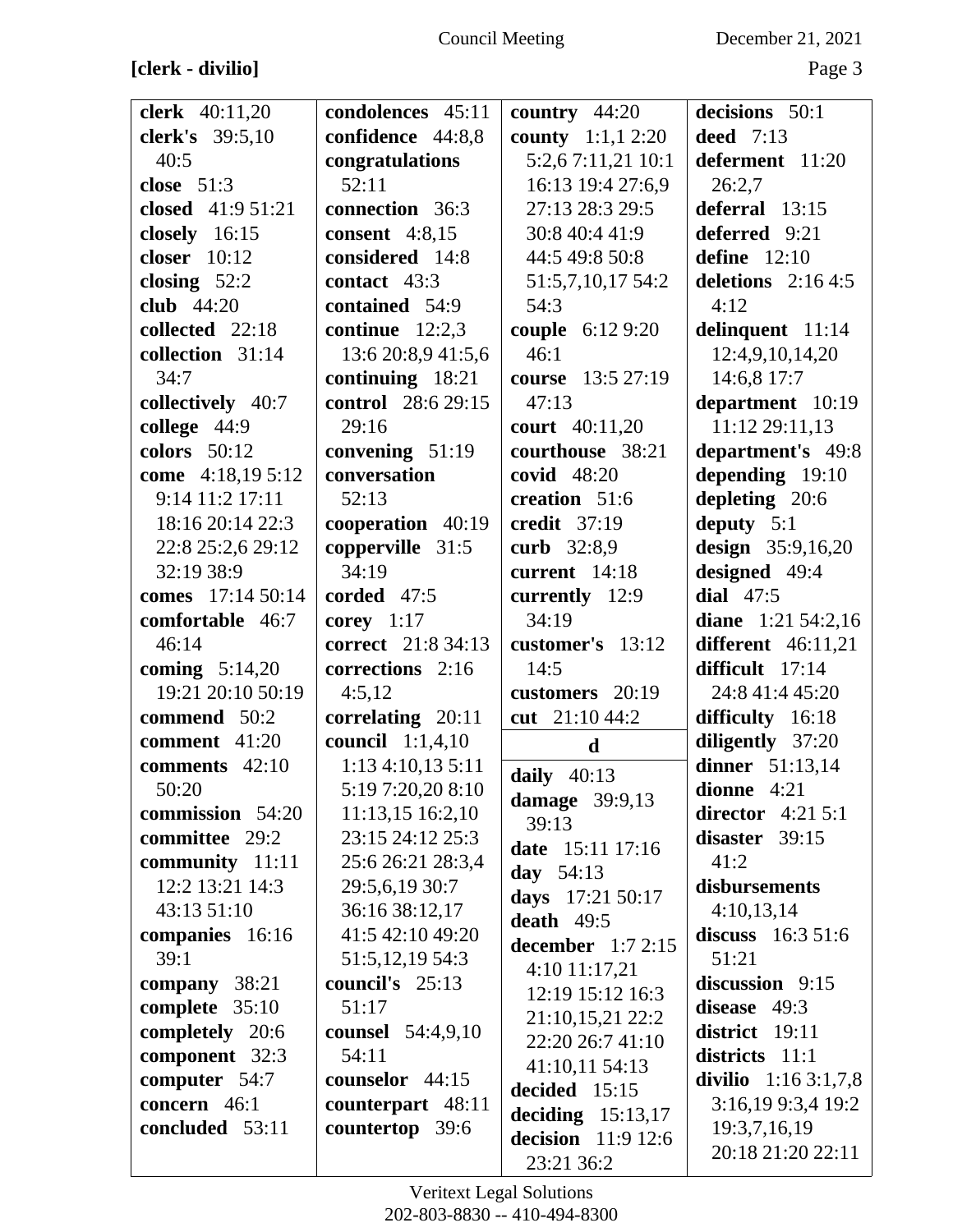## **[divilio - give]** Page 4

Council Meeting December 21, 2021

| 22:17 23:14 24:2     | <b>emts</b> 43:10      | extend $13:15$             | flag $2:7$                |
|----------------------|------------------------|----------------------------|---------------------------|
| 25:11 26:1,12,13     | enacted 51:8           | 18:19 20:15 34:3           | flood $7:12$              |
| 28:8,13,14 36:21     | encourage 40:10        | 50:7                       | floor $39:3,12$           |
| 37:2,7,8 42:4        | 49:11                  | extended 39:7              | flow $32:2033:2$          |
| 45:16,17 47:10       | encouraged 29:6        | extension 16:7             | 35:14 36:13               |
| 52:12 53:1,2         | ends 23:12,13          | extensive 39:13            | flyer $14:11,19$          |
| doing 5:10 27:21     | engineer $8:1,1$       | extra $47:6$               | folks 14:14,19            |
| 34:10,16 35:8        | 34:12                  | extreme $35:2,5$           | follow $2:6$              |
| 46:14                | engineering 35:11      | eye 46:15                  | force 31:8,9,12           |
| door 43:18           | 36:2                   | f                          | 32:12                     |
| downstream           | enjoy $43:3$           |                            | forgiveness 30:14         |
| 32:17                | enter 14:10,19         | $f \quad 1:14$             | <b>forth</b> $16:948:2$   |
| drivers $45:1$       | entered 54:9           | <b>faced</b> 11:10         | <b>forward</b> $5:186:4$  |
| drove $44:4$         | entertain 25:14        | faces 6:1                  | 6:6 8:6,16 29:12          |
| due 30:1 36:6        | entities 40:7          | facetime 47:3              | <b>found</b> 35:12        |
| duvall 40:20         | environment            | facilities 40:21           | <b>four</b> 39:17         |
|                      | 50:16                  | fact 17:20 36:6            | <b>francis</b> $43:645:5$ |
| $\mathbf e$          | environmental          | fair $24:3$                | frank $1:16$              |
| e 1:18 34:19,21      | 29:21 38:3             | fairbank $34:2,5$          |                           |
| 35:5                 |                        | familiar 6:1               | freely $49:7$             |
| ear 46:15            | equipment 39:5         | family 43:3 45:11          | friday $41:10,11$         |
| early 33:5,10        | 39:18                  | 45:15                      | 45:3                      |
| easton 1:10 7:12     | estate $52:1$          | farewell 45:5              | friends 43:3              |
| 38:21 45:6 51:16     | evacuate 39:18         | feasibility 35:12          | front $5:13$              |
| 54:13                | evaluation 34:9        | february 14:6              | full $21:150:10$          |
| echo 42:19           | evening 10:7,8,10      | 22:2                       | fund 30:12                |
| economic 11:10       | 27:14 28:5 42:2        | <b>feel</b> 46:7           | funding 16:11,19          |
| 18:7                 | 51:12 53:9             | feeling $46:13$            | 30:11,16 34:3             |
| eddie 43:9 44:1      | everybody 2:4,13       | fees 17:2                  | 35:3                      |
| education 51:14      | 8:10 10:1 18:6         | <b>fell</b> 16:15          | funeral 43:6              |
| effectuate 7:13      | 41:13 42:20 46:9       | ferry $38:10$              | <b>further</b> 54:5,8,10  |
| effort 38:4          | 47:8,13 48:13,18       | finance $10:19$            | g                         |
| eight $48:6$         | 49:17 50:2,14,18       | 11:12 29:17                | $gain$ 30:4               |
| election 4:21 5:21   | everyone's 46:1        | financial 29:20            | gallons 39:11,19          |
| 6:9,10,10            | exactly 49:6           | financing $29:16$          | generally 19:18           |
| elections $2:207:4$  | examination 54:5       | fine $19:162:21$           | 20:17                     |
| elevations 36:8      | excellent 40:18        | 38:13                      | generator 31:2            |
| eligible $7:5,68:13$ | execution 7:13         | fire $27:2038:20$          | generosity 45:18          |
| 49:11                | existed 18:10          | 38:21 39:3,4,6,9,9         | generous 46:19            |
| eliminate 3:3        | expect 5:21 48:7       | 41:18 50:13                | getting $27:11$           |
| emergency 31:2       | experience 5:3         | <b>first</b> $16:5,627:14$ | 44:10 52:16               |
| emotionally 45:20    | expire 11:20           | 30:18 33:18 34:15          | give 12:5 27:19           |
| employee 54:11       | expires 54:20          | 39:3,12                    | 32:19 37:19 38:10         |
| employees 50:5,5     | exponentially<br>20:10 | <b>five</b> 12:12          | 38:17 45:7,10,14          |
|                      |                        |                            |                           |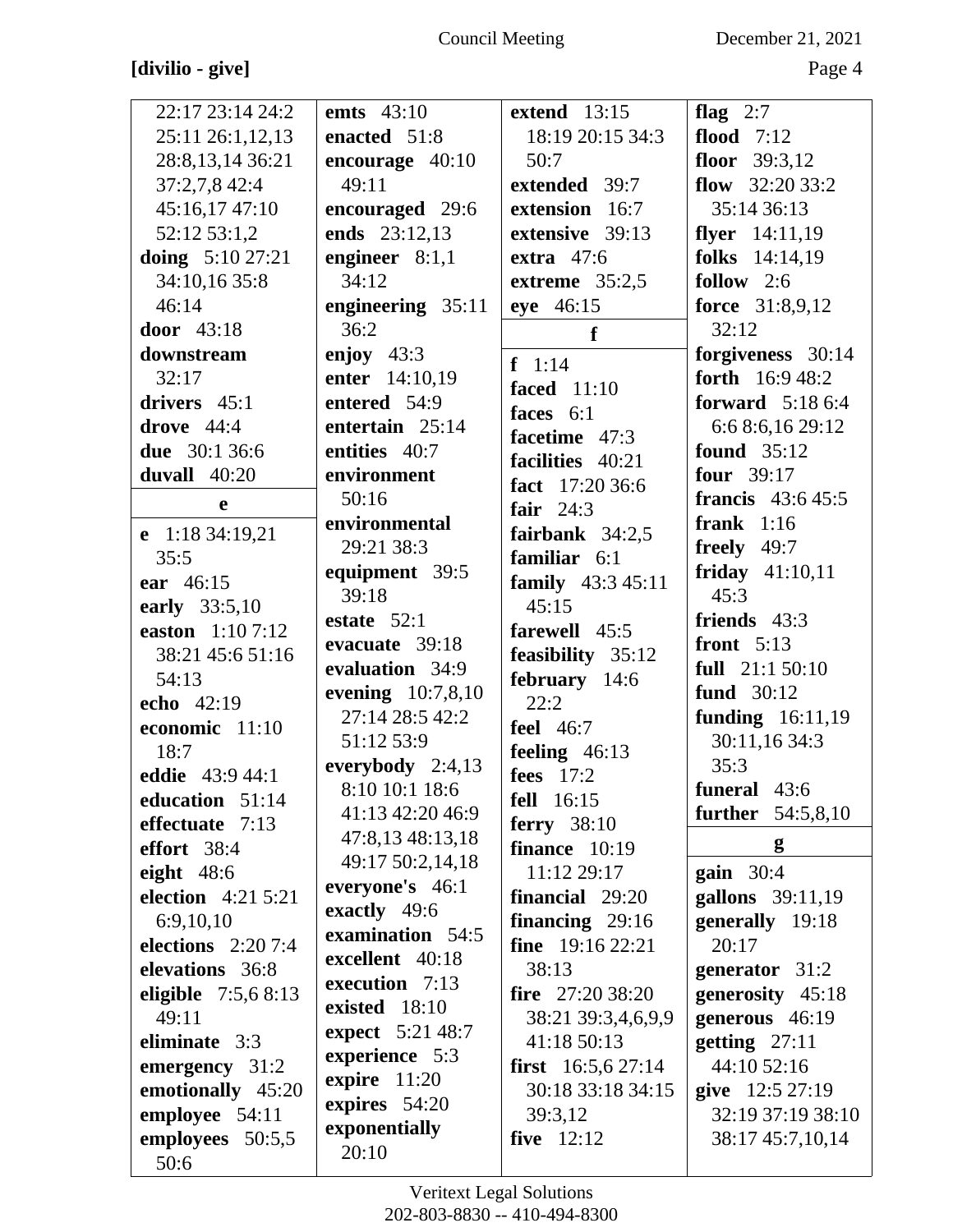## **[gives - joye]** Page 5

Council Meeting December 21, 2021

| gives 14:12 44:8              |                             | high $48:21$            |                            |
|-------------------------------|-----------------------------|-------------------------|----------------------------|
|                               | gubernatorial 6:9           |                         | individually 12:16         |
| glenwood 43:18                | 6:10                        | highlight 40:18         | individuals 19:20          |
| 43:19                         | guess 22:19 23:6            | 45:7                    | 24:4,18 45:21              |
| go $2:47:78:420:3$            | 34:6,8                      | highway 48:4            | 46:3                       |
| 21:11,13 23:2                 | guidance 23:20              | <b>hit</b> $43:14$      | inform $12:6$              |
| 24:20 27:9,14                 | guys 32:19                  | hogan $47:1748:5$       | information 8:11           |
| 30:2,3 31:20 32:2             | $\mathbf{h}$                | holding $51:5,13$       | 12:6 14:12                 |
| 35:3 38:8,13                  | hair $44:2$                 | holds $7:11$            | infrastructure             |
| 40:12 44:11 51:3              | <b>haircut</b> 44:7,10,12   | holiday $41:14$         | 29:17,20 30:11             |
| goal 50:15                    | 44:12,18                    | 46:10,20 49:17          | 36:19                      |
| goes 22:7 31:17               | hand $54:13$                | 53:10                   | initiative 48:8            |
| going 2:6 6:8,11              | handles $10:20$             | holidays $41:13$        | initiatives 47:19          |
| 9:17 10:2,5 15:15             | happen $14:2015:1$          | 47:14 48:13,18          | insured $40:4$             |
| 18:1,17 20:9,16               | 31:11 47:5                  | home 17:11 42:15        | intended 49:2              |
| 22:20 24:2,9                  |                             | hometown $44:14$        | interactive 32:5           |
| 25:10 29:4 30:3               | happened 33:3               | honor $48:10$           | <b>interest</b> 7:11 9:19  |
| 31:20 33:18 41:6              | happy 4:17 41:13            | hooking $37:20$         | 11:13 12:4 13:6,9          |
| 44:9,20 46:2,3,4,6            | 41:14 47:9,13,14            | <b>hope</b> 12:6 47:8   | 13:15 14:8 21:5,6          |
| good 5:7 8:4,11               | 48:13 49:17                 | houlihan $1:21$         | 30:14                      |
| 9:12 10:7,8,14                | hard 16:15 49:15            | 54:2,16                 | interested 54:12           |
| 13:4,4 27:15 38:7             | 49:21 50:1                  | <b>hour</b> 48:11       | interrogated 54:4          |
| 41:17 42:7 45:4               | hardship $16:12$            | <b>hours</b> 39:16,17   | introduce 4:20             |
| 48:8 50:4 53:9                | hardships 11:10             | houses 20:3             | 10:16                      |
| gotten $17:3$                 | 12:1                        | <b>huh</b> $6:1827:8$   | introduction 4:17          |
| governor 47:16                | <b>hate</b> 52:9            | humidity 40:3           | involved 41:18             |
| 48:5,9                        | head $45:17$                | hurry $10:5$            | 46:12                      |
| grandchildren                 | heading $45:19$             | $\mathbf{i}$            | <b>island</b> $34:4,735:9$ |
| 46:6                          | heads 39:8                  |                         | 35:13 36:9                 |
| grandkids 46:5                | <b>health</b> $45:21\,49:8$ | $i\xi i \quad 34:13$    | isolated 39:4              |
| grandma $47:3$                | healthy 48:18               | <b>ignore</b> $22:13$   | issue $48:3$               |
| grandparents                  | hear $42:1647:11$           | illness $49:4$          | issues $40:2$              |
| 46:4                          | 47:12 48:19                 | immediately             | <b>item</b> $2:1829:10$    |
| grant $29:1430:17$            | heard $15:5$                | 33:11 51:20             | 34:1                       |
| 36:18                         | hearing $4:6,13$            | <b>impact</b> $36:7,14$ |                            |
| <b>great</b> $2:11\,5:4\,7:3$ | 16:4 18:20 48:2             | important 9:16          | j                          |
| 8:5 9:14 10:12                | held $51:9,15,18$           | 13:19 29:8 52:8         | january $11:18$            |
| 11:6 15:4,5 16:10             | help $5:169:18,21$          | <b>impressive</b> 39:20 | 21:11 30:1 51:4            |
| 23:18 33:21 35:21             | 10:3 16:11,14,17            | inaudible $52:16$       | 51:18                      |
| 47:21 49:21 53:10             | 17:13 18:12 24:5            | inclined 17:5           | <b>job</b> $5:1016:10$     |
|                               | 24:5,6,18 25:3,7            | including $44:1$        | 28:141:3                   |
| grinder 35:6                  | 25:20 27:3 29:8             | 45:9                    | jobs $29:9$                |
| grizling $42:16$              | 31:8,16                     | income $18:2$           | joe $4:19$                 |
| $\textbf{grow} \quad 20:9$    | helped $25:3$               | individual 12:15        | joint $51:13$              |
| $grown 13:2$                  | helping $15:10$             | individual's 13:11      | <b>joye</b> 9:13 10:2      |
|                               |                             |                         | 23:10 24:13 27:16          |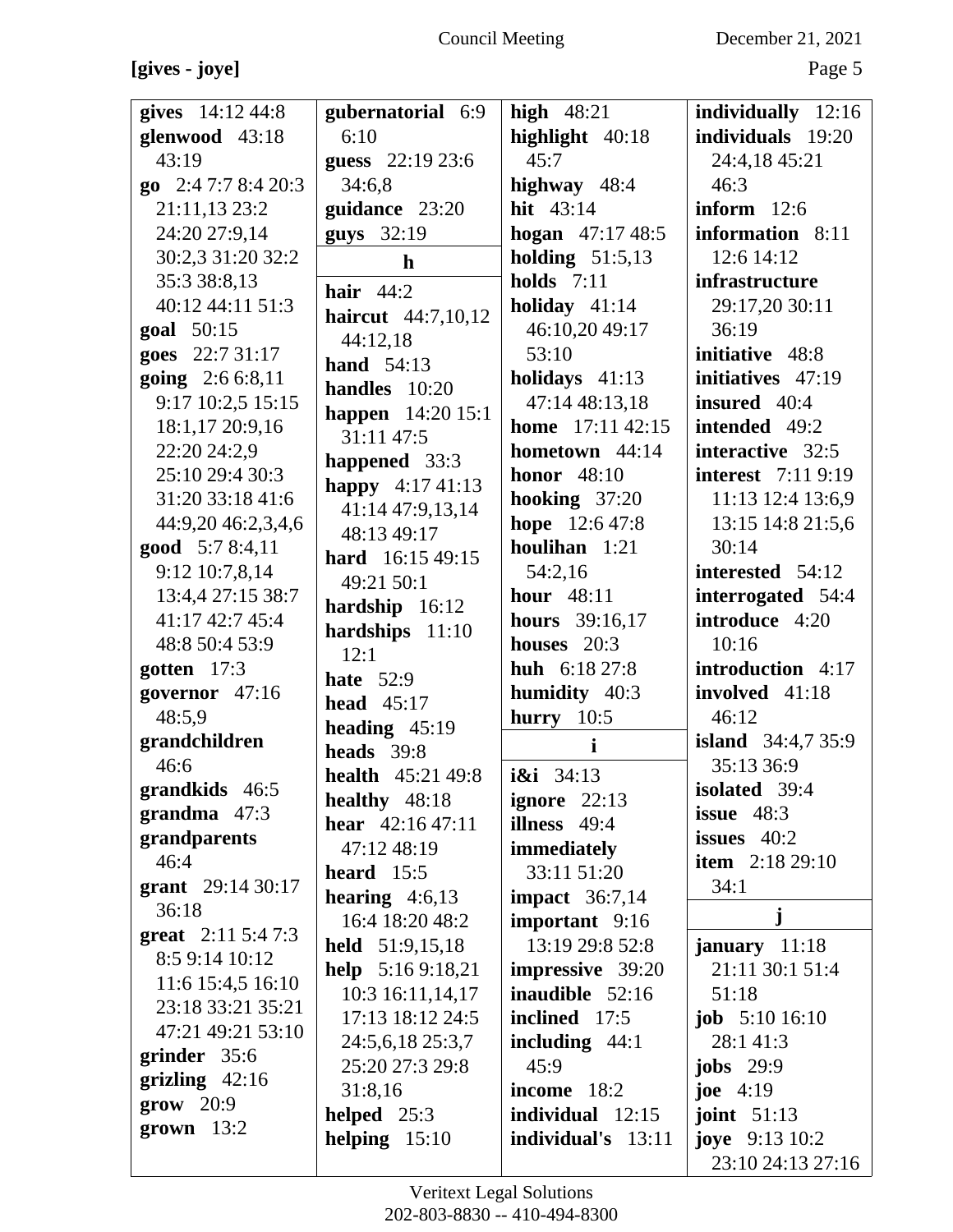## **[joye - named]** Page 6

Council Meeting December 21, 2021

| 41:1                   | letting $23:1$                     | <b>man's</b> 44:20       | $mid$ 22:2                           |
|------------------------|------------------------------------|--------------------------|--------------------------------------|
| joyous $42:20$         | <b>level</b> 33:3 36:7             | manager $27:6,10$        | mike 10:11                           |
| judge $40:20$          | <b>life</b> $44:2149:13$           | 27:13 28:3 41:1          | mills 30:20 31:5                     |
| july $11:19$           | likewise 6:7                       | manager's 16:13          | 34:18                                |
| <b>june</b> 11:18      | listed $52:1$                      | manhole 32:8             | mind 4:18 49:2                       |
| justification 18:21    | listening $42:15$                  | manholes 36:9            | minutes $4:4,4,6,7$                  |
| justifies 36:2         | 43:12,12                           | manner 54:7              | 52:13                                |
| $\bf k$                | <b>little</b> 5:13 10:12           | <b>map</b> 32:6          | mitigation 38:4                      |
| karen $43:8$           | 14:4 15:10 46:9                    | march $22:6$             | <b>mml</b> 48:12                     |
|                        | 49:19                              | marching $24:13$         | moisture 40:2                        |
| kathy $40:20$          | live 19:10,11                      | marlboro 49:9            | money 17:4 20:18                     |
| <b>keep</b> 41:5 46:15 | lives $45:8$                       | martingham               | 22:12                                |
| 49:2                   | <b>loan</b> $29:1430:13$           | 19:12 31:2,16            | monitor 31:8                         |
| <b>kehoe</b> 40:21     | 30:14 36:18                        | maryland $1:1,10$        | monitoring 34:14                     |
| <b>ken</b> $27:16$     | loans $30:13$                      | 7:11 29:15 30:10         | <b>months</b> $6:13\ 21:3$           |
| <b>kids</b> $47:4$     | <b>local</b> $44:17,19$            | 32:10 47:17 54:1         | 22:18                                |
| kind 16:3 23:20        | located $32:7,14$                  | 54:2                     | <b>moore</b> 40:21                   |
| 34:8 45:14             | 51:15                              | <b>matter</b> 25:12 54:7 | morning 38:19                        |
| kleenup $39:15$        | long $23:1$                        | matters 52:1             | morris $42:1,6$                      |
| 41:2                   | look 6:4 8:2 23:19                 | <b>md</b> 54:13          | <b>mother's</b> 49:14                |
| know 5:11 11:21        | 35:18 36:6 50:4                    | <b>mde</b> 30:9 37:20    | <b>motion</b> 3:2 8:12               |
| 15:13 16:10 23:2       | <b>looked</b> 24:4                 | mean 25:21 44:14         | 8:15 25:12,14,17                     |
| 25:11,21 29:6          | looking $5:176:6$                  | 44:17 46:18,18           | 26:2,6 28:9 36:18                    |
| 34:13 38:18 43:9       | 19:3 30:18 34:2                    | 50:5                     | 37:2 52:4,13                         |
| 44:6 50:8,11           | 34:14,18 35:1,17                   | means $44:12$            | motivated 17:19                      |
| knows 10:21            | 36:12                              | 45:18 54:7               | <b>moton</b> 43:15                   |
| 44:15                  | <b>lot</b> $5:220:134:20$          | measured $12:18$         | move 2:18 8:6,16                     |
| 1                      | 36:8 37:19 41:19                   | meet 10:18 47:16         | 40:14 41:20 42:10                    |
| laura $1:18$           | 46:18,18 47:2                      | 48:11                    | moved 28:7                           |
| law $54:4$             | 49:21 50:8                         | meeting $1:47:21$        | moves $4:6,14$                       |
| league $47:18$         | low $30:1432:11$                   | 47:21 51:13,14,17        | moving $28:21$                       |
| leaning $25:15$        | 32:12,18                           | 52:2 53:11               | 35:16 40:8,15                        |
| leave $10:2$           | m                                  | meetings $50:19$         | municipal 47:18                      |
| $\text{legal } 52:1$   |                                    | members $1:13$           | $\mathbf n$                          |
| legislation 51:9       | machines 40:1                      | 7:20 12:2 28:4           |                                      |
| legislative 47:19      | madam 3:3 7:6,15<br>8:20 26:8 28:9 | <b>men</b> 43:21         | nagle 10:5,7,9,13<br>10:15 11:7 13:5 |
| lesher 1:15 2:5,11     |                                    | mental $45:21$           |                                      |
| 2:18 3:9,10 5:20       | 37:3 52:19                         | mention $43:11$          | 14:17 15:3,17,21                     |
| 6:4 9:5,6 17:18        | magnolia $51:15$                   | <b>merry</b> 42:20 47:13 | 19:6,8 21:7 22:10                    |
| 23:7 26:14,15          | main 31:8,9,12<br>32:12            | met 8:1                  | 24:11,15 25:8<br>27:5 41:1           |
| 28:15,16 36:1          |                                    | michael 28:6             |                                      |
| 37:9,10 48:17          | major $36:7$                       | michaels 19:14           | nagle's $23:14$<br>25:12             |
| 51:3,4 53:3,4          | making $23:21$<br>man 44:9         | 34:10,16 35:15,19        | named 54:3                           |
|                        |                                    | 36:14                    |                                      |
|                        |                                    |                          |                                      |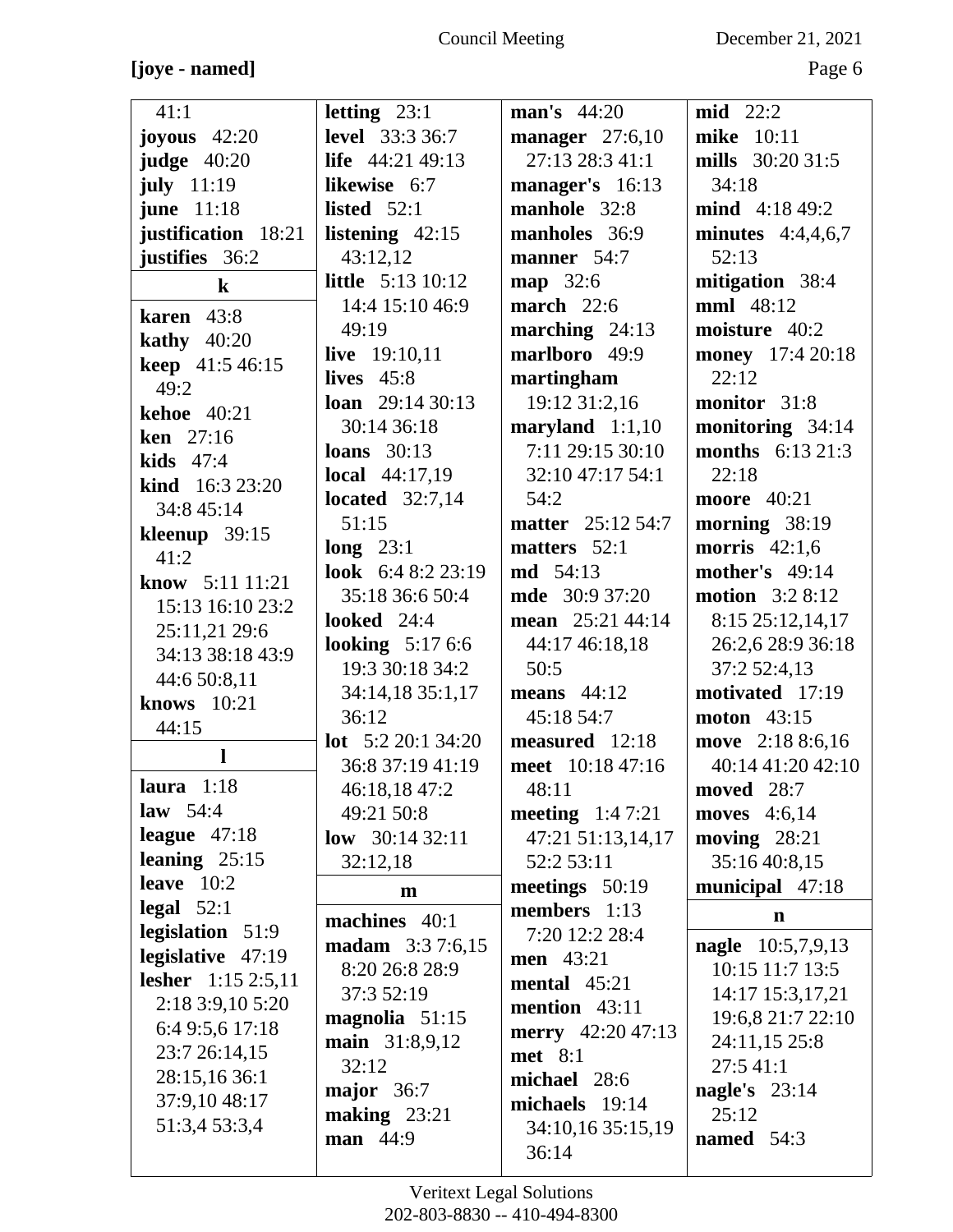## Council Meeting December 21, 2021

| $necessary$ 25:16       | 15:2 17:17 19:2          | $\mathbf{p}$             | <b>period</b> 18:19       |
|-------------------------|--------------------------|--------------------------|---------------------------|
| <b>neck</b> 34:2,5      | 21:20 22:9 23:5          | <b>p.m.</b> $1:751:6,12$ | permission 11:15          |
| need 5:15 8:15,16       | 24:12,15 26:6,20         | 51:19,20 53:11           | 11:16 30:5                |
| 8:17,19 13:17,20        | 30:4 33:21 36:16         |                          | personally 54:3           |
| 14:1,1 16:2 23:11       | 36:20 41:19 42:3         | pack 1:17 3:13,14        | personnel 52:1            |
| 24:7 46:21              | 42:9,12 49:15            | 6:7,15,178:13,18         | pete 1:15                 |
| needed 23:8             | omicron 48:19            | 9:9,10 16:6,9            | <b>phase</b> 34:16        |
| <b>needs</b> 14:3 25:2  | once 32:12 50:18         | 23:12 24:20 25:9         |                           |
|                         |                          | 25:10 26:5,18,19         | <b>phone</b> 4:1 31:20    |
| 38:12                   | ongoing $12:1$           | 27:1 28:7,19,20          | 33:13 46:17 47:6          |
| neighbor 46:16          | <b>onset</b> 17:7        | 31:19 33:12,21           | pick 17:16                |
| neighborhood            | <b>open</b> 40:9 47:4    | 35:21 36:17 37:1         | <b>piece</b> 39:5         |
| 18:12 20:5              | 51:11,20                 | 37:13,14,17 38:8         | pieces 39:18              |
| nephew $44:1$           | opened 43:15             | 38:15 42:11,12,14        | pink 6:17                 |
| net 18:10               | operated 43:19           | 42:19 45:13 52:7         | place 18:11,14            |
| new 4:21 38:9           | <b>operator</b> 33:18,19 | 52:11,17 53:7,8          | 20:20 54:4                |
| 42:21 43:1 47:14        | 33:19,20                 | package 36:18            | <b>plan</b> 32:6          |
| news 18:18              | opportunities            | packet 29:18             | planning $35:17$          |
| newspaper 22:7          | 29:2                     | <b>paid</b> 22:18        | <b>plant</b> 30:21 32:4   |
| nice 23:15              | opportunity 10:10        |                          | 34:4 35:10,13             |
| <b>nine</b> 13:10       | 10:16,17 12:7            | pandemic 11:11           | 36:4,15                   |
| normally 46:3           | 30:9 43:5 47:16          | 12:1,18 17:19            | <b>please</b> 2:8 3:4 7:8 |
| <b>north</b> 27:20 39:4 | options 23:1             | 18:9                     | 25:6 26:9 28:10           |
| notary 54:2,17          | <b>order</b> 52:5        | parents 46:5             | 29:12 37:4 46:18          |
| <b>notes</b> 54:6       | orders $24:14$           | part 50:9                |                           |
|                         |                          | parties 54:11,11         | pleasurable 46:12         |
| notified 14:9           | organizations            | partly 36:5              | pleasure 5:8,9            |
| notorial 54:13          | 40:6 47:18,20            | <b>pass</b> 45:12        | 6:20                      |
| november 4:4            | 48:4,9                   | <b>patti</b> 40:19       | pledge $2:7,9$            |
| <b>number</b> 3:3 7:9   | orient 5:5               | pay 13:13,18 17:5        | plus 39:14 41:2           |
| 13:3 16:14 29:1         | outcome 54:12            | 17:9,16 20:20,21         | <b>point</b> 13:1 14:9,18 |
| 43:21 44:2 47:6         | outdone 27:2             | 21:1,3,15 22:2,6         | 15:13,19 17:12,15         |
| 48:3                    | outside 16:17            | 31:17                    | 36:1 38:10                |
| nuptials $44:11$        | outstanding 13:11        | paycheck 18:2            | <b>points</b> 32:14       |
| $\bf{0}$                | 13:18 19:19 21:14        | payment 20:14            | police 51:7               |
| o'clock 51:19           | 21:18,18                 | <b>penalties</b> 9:18    | politicians 45:2          |
| oak 19:14 51:10         | overflows 31:10          | 11:14 12:4 13:6,9        | pop 32:6                  |
|                         | overtime 31:17           | 13:16 16:9 17:2          | position $12:21$          |
| <b>office</b> 16:13,13  | <b>owe</b> 20:12         |                          | 24:8                      |
| 39:5,10 40:5            | <b>owed</b> 12:14,17     | <b>people</b> 15:9 17:20 | possible $40:17$          |
| 51:15                   | 19:4 20:18               | 18:4,13 19:4 20:4        | <b>possibly</b> 43:4      |
| offices 41:9            | <b>owing</b> 12:11       | 20:10 22:17 23:2         | postal 45:1               |
| <b>oh</b> $47:3$        | ownership 23:16          | 25:7 39:17 40:10         | <b>prayer</b> $2:6,9,11$  |
| okay 2:10,21 3:15       |                          | 49:1                     | pre 18:9                  |
| 3:204:3,8,155:7         |                          | $percent$ 12:12          |                           |
| 7:2,4,15 8:8,11,17      |                          | 13:10 21:5               | predicting 14:21          |
| 8:20 9:11 10:6          |                          |                          | 36:11                     |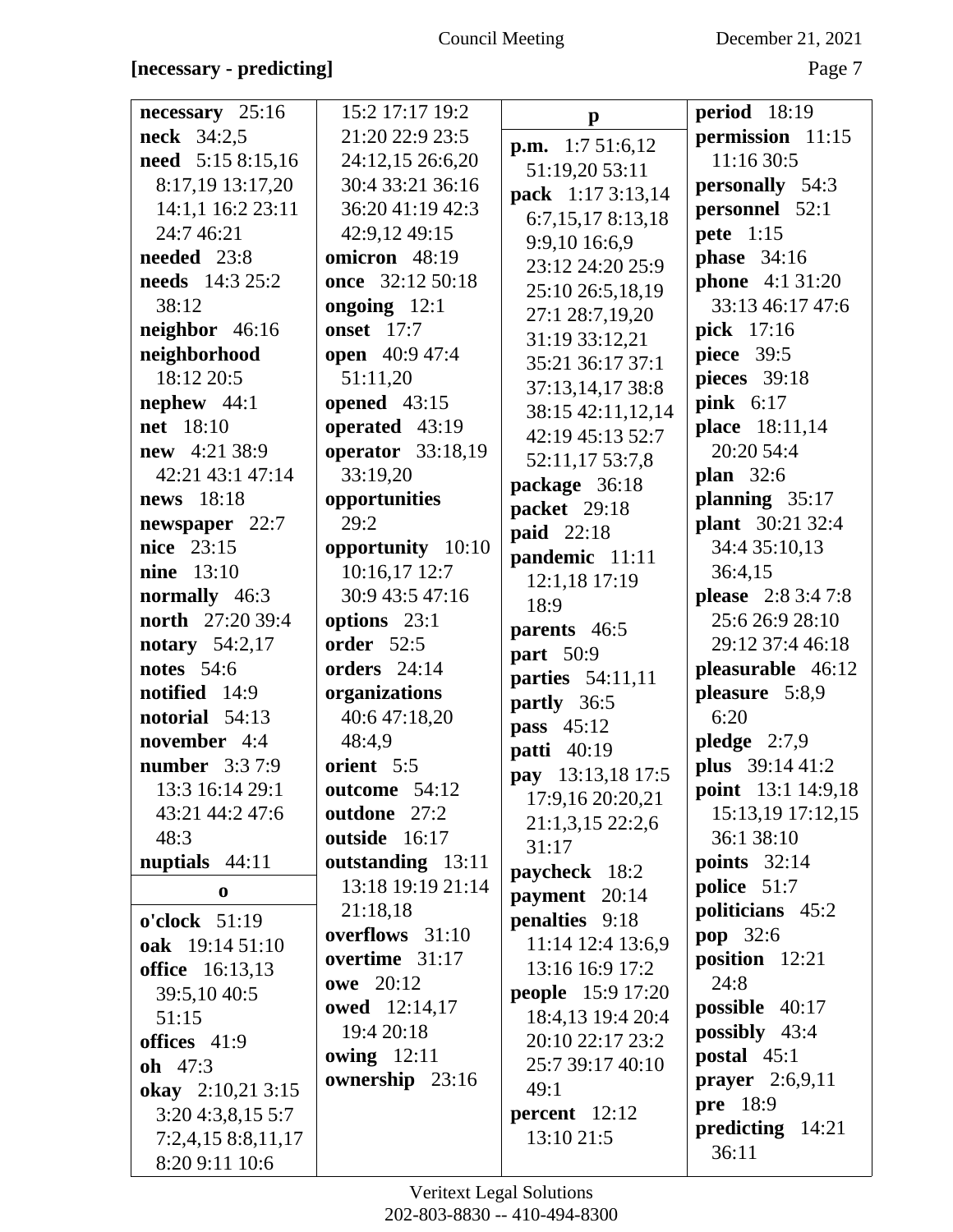### Council Meeting December 21, 2021

### **[preliminary - roberts]** Page 8

| preliminary 34:11         | 35:16                     | ray 22:14 29:11         | released 39:11           |
|---------------------------|---------------------------|-------------------------|--------------------------|
| 35:8,11                   | projects 29:21            | 30:2,6 31:19            | remain $18:14$           |
| prepare 11:7 14:7         | 30:15,19                  | 37:16,18 38:5,6,8       | remarkable 18:6          |
| prepared 15:18            | properties 34:5           | reach 5:15 14:13        | 45:7                     |
| presence 54:9             | 35:17                     | reached 39:14           | remember 16:6            |
| present $47:19$           | property 10:20            | <b>react</b> 33:11      | remotely 18:5            |
| presentation 2:19         | 14:15                     | <b>read</b> 7:7 8:18    | remove $2:18$            |
| presents 47:4             | protection 18:2           | 29:18                   | <b>replace</b> 18:1 35:4 |
| preserve 30:20            | provided 30:9             | <b>ready</b> 27:6,12    | replacement              |
| president 7:20            | <b>public</b> 29:3,7,11   | 52:16                   | 30:19                    |
| 28:4 47:17 48:16          | 29:13 41:20 50:20         | reaffirmed 11:18        | replacing 35:2           |
| 51:2                      | 50:20 51:11 54:2          | <b>real</b> 51:21       | <b>report</b> 27:7,10,13 |
| presidential 6:9          | 54:17                     | <b>really</b> $5:96:12$ | 28:3 34:12 35:11         |
| 6:11                      | pump 22:15 35:14          | 10:9 13:14 15:6         | 41:16                    |
| pressure 31:7             | 36:13                     | 24:17 33:10 37:20       | reported 1:20            |
| 32:11,13,18 46:13         | <b>pumps</b> 34:19,20     | reason 25:5 43:11       | reports $34:15$          |
| <b>pretty</b> 9:12 18:5   | 35:2,5,6                  | rebuilding 36:3         | <b>request</b> 2:19 3:17 |
| 31:14 39:12,20            | purchased 43:17           | receive $14:11$         | 3:19 28:5 29:10          |
| prevent 20:15             | put 10:11 23:6            | 30:16                   | requesting 29:14         |
| 49:3                      | 24:7 25:13,20             | received 38:20          | 29:19                    |
| price 1:18 3:11,12        | 31:7 32:3,21 39:8         | receptive 48:1          | resolution 7:6,9         |
| 4:1 5:19 9:7,8            | 40:1 48:2 49:21           | recognize $27:15$       | 7:10                     |
| 26:16,17 28:17,18         | 49:21                     | 28:2                    | responded $39:1,1$       |
|                           |                           |                         |                          |
| 37:11,12 47:11,12         | <b>putting</b> 23:1 25:18 | recommend 13:15         | 39:15                    |
| 48:14 53:5,6              |                           | recommendation          | restoration 30:16        |
| printed 54:6              | $\mathbf{q}$              | 8:7                     | revenue $22:12$          |
| <b>prior</b> 18:10        | quality 29:20             | recommendations         | revenues 48:4            |
| probably 16:2             | 30:10 36:19               | 23:10                   | <b>review</b> 4:11 14:2  |
| 25:20 32:13 36:10         | quarter 11:8              | recommended             | revolving 30:12          |
| <b>problem</b> 11:5 13:8  | quarter's $12:11$         | 11:12                   | <b>right</b> $6:209:11$  |
| problems 33:9             | quarterly 20:1            | recommending            | 14:16 15:20 19:6         |
| 34:13                     | 21:2 22:12                | 16:4                    | 22:16 23:5,5 24:1        |
| proceedings $2:1$         | question 12:3             | <b>record</b> 25:16     | 24:12 25:6,19            |
| process $14:4,5,10$       | 13:17,19                  | 52:10                   | 32:2,21 34:21            |
| 14:20 22:4 34:12          | questions 8:10            | recorded 54:6           | 37:1 38:2 43:18          |
| 35:20                     | 11:3 12:8 15:3            | recovery 18:5           | rio 19:12                |
| <b>profile</b> $48:21$    | quick 27:19               | reduce $31:9$           | <b>rise</b> 36:7         |
| $program \quad 18:2$      | quickly 39:14             | regard $45:19$          | rk&k 35:10               |
| 29:17,20 30:11            | 40:15,16                  | regards $45:14$         | <b>road</b> 49:9         |
| 36:19                     | quiet 15:2                | register $40:5,12$      | <b>roads</b> 8:2 36:9    |
| programs $18:3,13$        | quitclaim 7:13            | 40:19                   | <b>roast</b> 44:16       |
| 27:18                     | r                         | regularly 26:3          | roberts $43:8,9$         |
| <b>project</b> 13:9 30:21 | <b>rain</b> 33:4          | related $10:21$         | 44:2                     |
| 31:4 34:17 35:7           |                           | 54:11                   |                          |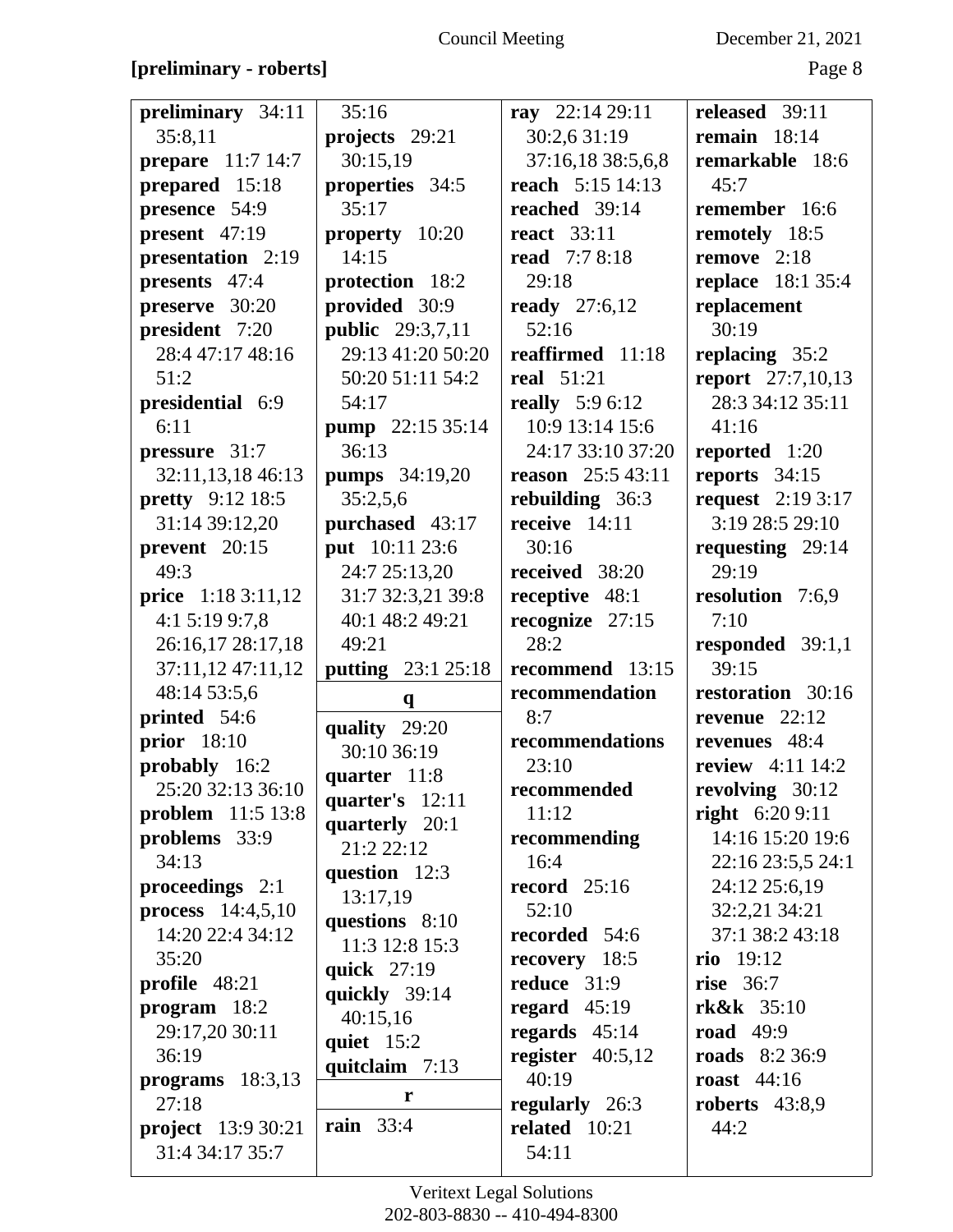**[roll - takes]** Page 9

Council Meeting December 21, 2021

| roll 26:8 28:10       | see 10:3 20:3,13          | sit $48:10$             | statement 52:2          |
|-----------------------|---------------------------|-------------------------|-------------------------|
| room $51:10$          | 33:3,8 39:21              | site 32:6               | stenographic 54:6       |
| <b>roost</b> 17:11    | 44:21 46:5,17,20          | situation $8:341:4$     | stenographically        |
| <b>root</b> 13:7      | 47:4 50:12                | situations 50:11        | 54:6                    |
| <b>route</b> 32:11    | seeing 6:21 46:4          | $\sin$ 2:19 3:3 5:1     | step 46:10              |
| royal 19:14 39:14     | seek 29:8                 | 22:18 51:19             | stepping $5:10$         |
| 41:2                  | seniors 47:1              | smart $32:6$            | steps $37:18$           |
| running $20:4$        | sensor 31:6,7,15          | smith 10:16 15:7        | stipulations 54:8       |
| 27:18 40:16 48:6      | sensors 31:14,19          | 15:15 19:9,17           | street 43:16 51:16      |
| S                     | 32:20                     | 20:17,19 21:9           | strong $48:8$           |
| safe 41:14 42:20      | separate 13:17,19         | 22:1,627:4              | study $36:2$            |
| 43:2 46:13 47:8       | september 54:20           | smoke 34:11             | stuff $9:1950:20$       |
| 48:18 50:15           | septic $37:21$            | 39:13                   | submerged 36:10         |
| safety $18:10$        | series 34:20 35:1,5       | social 18:10            | submit 29:14 30:5       |
| sale 14:10,20 15:1    | serious 49:4              | soon $6:21$             | submitting 30:21        |
| 20:4,16 21:12,13      | serve 29:3 35:18          | sorry 24:20 31:19       | substantial 18:21       |
| 21:19 22:4            | served 5:1                | 32:9                    | sunday $27:21$          |
| sandwich 44:16        | service 18:12 20:5        | sort $15:12\,24:13$     | 38:19                   |
| sanitary 11:1         | 43:12 45:3                | 25:2,19                 | superintendent          |
| 31:10 34:9            | services 18:11            | sound $42:16$           | 8:2                     |
| save 49:4,13          | 40:16 41:7                | sounds 8:5 11:5         | support $13:20$         |
| saving $31:17$        | session $51:5,9,20$       | <b>speak</b> 10:10 11:3 | 14:13 34:21 48:8        |
| school 44:4           | 51:21                     | 47:7                    | supporting 50:19        |
| scott's $45:4$        | set 7:3 11:20 54:4        | special $27:18$         | supportive 48:7         |
| scrubbing $40:1$      | <b>seven</b> 29:21 30:2,3 | 39:17 45:11             | sure 5:12 7:17          |
| sea 36:7              | 48:6                      | spend 22:14             | 10:17 15:4,8 16:5       |
| seal 54:13            | sewer 9:20 11:8           | spirits 48:1            | 22:14 27:11 30:4        |
| season $41:14$        | 11:14 12:13 16:20         | sprinkler 39:8          | 41:19 50:3,15           |
| 46:11                 | 17:5 19:9 21:9,16         | st $19:1434:10,16$      | surprise $18:16$        |
| second 3:1,3 8:18     | 26:3 31:10 34:3,7         | 35:15,19 36:14          | swiftly 40:8            |
| 25:17 26:5,7 28:8     | 34:9 35:18 38:1           | staff $43:9$            | switches 32:21          |
| 28:9 33:19 36:21      | share $29:1,747:15$       | stamp $7:17,198:6$      | swung $17:4$            |
| 37:2                  | sheet $41:21$             | 8:9 27:6,9,13           | system 31:3,6,17        |
| secretary $3:4,5,7,9$ | shop $43:1645:6$          | 28:21 37:18 38:3        | 32:2 33:6, 10, 17       |
| 3:11,137:7,9,16       | shoulders 25:13           | 38:7,16,17 41:15        | 34:7 38:1               |
| 8:209:1,3,5,7,9       | 25:13,20                  | stamp's $42:17$         | systems $37:21,21$      |
| 26:8, 10, 12, 14, 16  | shout 45:10               | stand $2:8$             | $\mathbf t$             |
| 26:18 28:10,11,13     | showing $32:18$           | start $26:334:12$       | $t \quad 33:7$          |
| 28:15,17,19 37:3      | shutdown 17:20            | started $2:4,14$        | take 10:15 23:11        |
| 37:5,7,9,11,13        | signature $54:15$         | 3:21 36:6               | 23:13,16 25:12          |
| 52:19,20 53:1,3,5     | signed $42:2$             | starts $52:12$          | 38:14 46:9              |
| 53:7                  | simply $23:7$             | state $30:12\,40:4,6$   | <b>taken</b> 17:4 21:16 |
| secrist $4:205:5$     | $\sin$ 7:19 36:5          | 51:8 54:1,2             | <b>takes</b> 27:21      |
|                       |                           |                         |                         |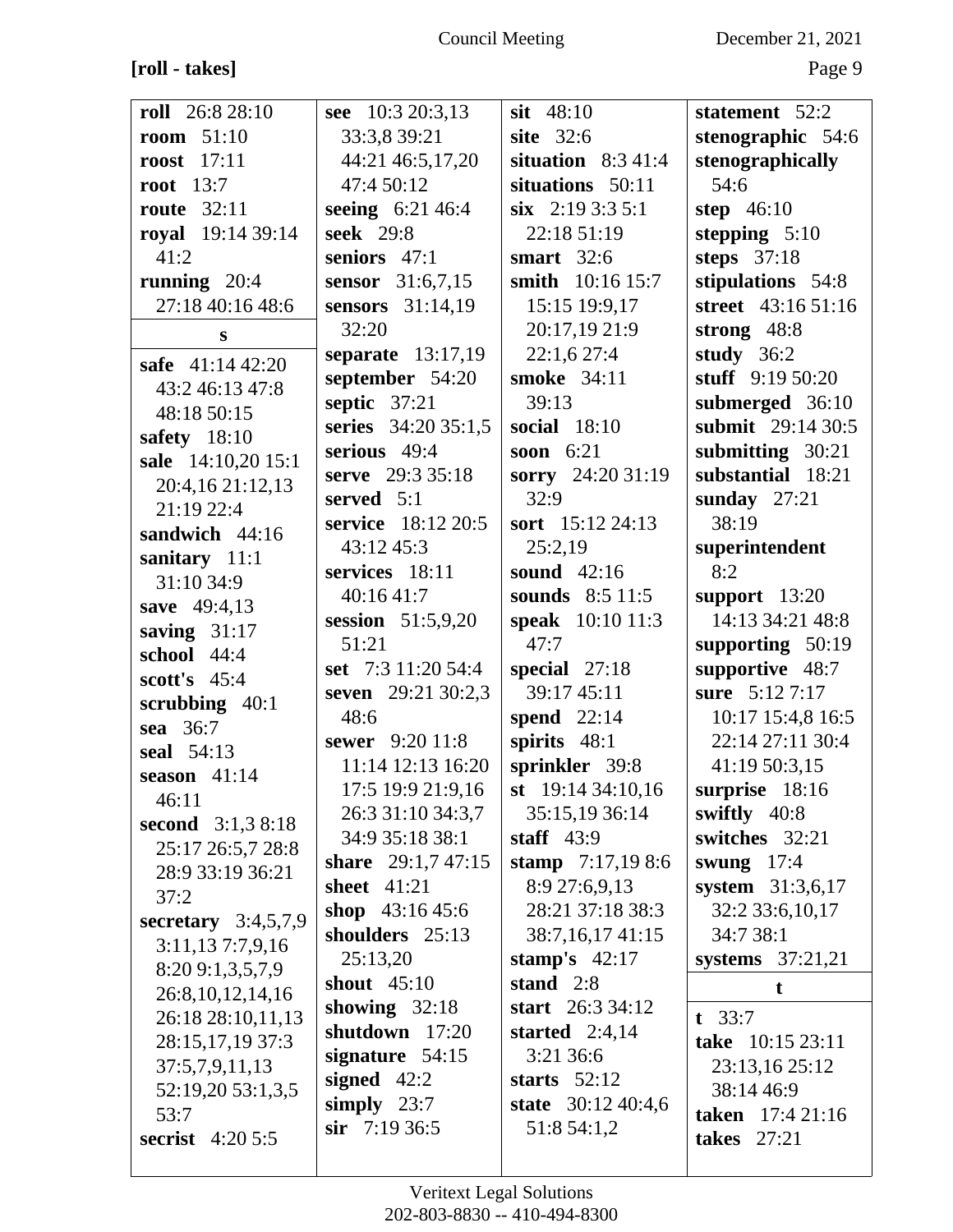### **[talbot - wastewater]** Page 10

| <b>talbot</b> $1:1 2:19 5:6$             | <b>third</b> 16:7 31:4                 | traveling 46:5            | $\mathbf{v}$                       |
|------------------------------------------|----------------------------------------|---------------------------|------------------------------------|
| 7:11 49:8 51:7,10                        | 33:20                                  | travels $43:2$            | vaccinated 48:21                   |
| 54:3                                     | thought $52:15$                        | treatment 30:20           | 49:9                               |
| talbotcountymd                           | three 11:16 21:3                       | 32:4 34:4 35:10           | vaccines $49:2,7$                  |
| 29:4                                     | 39:8 40:7                              | 36:15                     | vacuum $31:14$                     |
| talking $21:5$                           | throw $47:3$                           | tried $9:21$              | valve 32:9,16,16                   |
| $\textbf{tax}$ 10:19,21 14:10            | thursday 41:9                          | trigger $32:13$           | 33:1,6,7,9                         |
| 14:20 15:1 20:3                          | tie $27:2$                             | 33:16                     | variant 48:20                      |
| 20:16 21:11,13                           | tilghman $19:11$                       | trouble 18:7              | vehicles 39:16                     |
| 44:15                                    | 34:4,7 35:9,13,19                      | truck $45:1$              | versed 11:1                        |
| taxes 10:20 14:15                        | 36:4,9                                 | true $50:12\,54:7$        | vice 48:16 51:2                    |
| 21:18                                    | time 5:21 6:2,8,12                     | try $9:1710:5$            | view $29:3$                        |
| team $27:1641:6$                         | 8:18 16:5,6 18:19                      | 24:18 40:8,15             | vista $19:12$                      |
| 41:17 50:4                               | 20:2 22:10 31:13                       | 46:19                     | voice $42:17$                      |
| technology 47:2                          | 45:19 46:2,20                          | trying $23:1934:3$        | volume $42:16$                     |
| telephone 1:18                           | 47:6 49:12 50:10                       | 35:18                     | volunteer 38:21                    |
| tell $42:15$                             | 50:10 54:4                             | tuesday $51:4,18$         | volunteers 29:8                    |
| <b>tend</b> 33:8                         | times 11:17 16:15                      | tunis 31:5 34:18          | vote $3:47:5,68:13$                |
| testing $34:11$                          | 17:14 18:9 27:17                       | two $25:332:13$           | 8:16,21 23:6 37:4                  |
| <b>thank</b> $2:103:19$                  | 46:21                                  | 39:15                     | W                                  |
| 5:17 6:16,19 7:1                         | title 7:8                              | typical 18:8              | $\mathbf{w}$ 1:17                  |
| 7:15,19 8:8 15:7                         | today $12:21$                          | $\mathbf{u}$              | waiting $15:3$                     |
| 24:9 25:7 26:20<br>26:20 27:3,4,5        | tonight $2:5,13$<br>3:20 4:2 8:14 38:9 | ultimately 35:20          | waive 11:13 12:4                   |
|                                          |                                        |                           |                                    |
|                                          |                                        | unanimous $4:7,15$        |                                    |
| 29:12 37:15,16                           | total $13:1,2$                         | uncle $43:8$              | 13:6 14:7                          |
| 38:6,15 41:14,15                         | touched 45:9                           | understand 9:18           | waiver 17:2                        |
| 42:14 45:13 47:8                         | tough $49:18$                          | 16:8 38:11                | walk 44:21                         |
| 47:10 48:14,17                           | town 7:12 8:1                          | unfortunately             | want 2:3,13 4:19                   |
| 49:20 50:18                              | 16:17,17 43:7                          | 23:4                      | 5:11 7:17 9:15                     |
| thanks $50:7$                            | 44:17                                  | unionville 31:5           | 10:15 12:5 20:3,4<br>22:13 27:9,15 |
| theory $21:3$                            | tractor $39:16$                        | 34:18                     | 28:1 29:1 37:18                    |
| thing $4:3,9,16$                         | tracy 10:16 15:8                       | <b>update</b> 38:10,18    | 38:17 40:18 41:8                   |
| 9:13 23:3 41:12                          | 24:16,17 27:1,3                        | updated $40:13$           | 42:14,19 45:7                      |
| 44:6 52:6,17                             | 27:16                                  | upgrading $35:13$         | 47:12 48:2 49:17                   |
| things $10:21$<br><b>think</b> 8:13 13:7 | trade $44:1$<br>trailer $39:16$        | use 16:19,20 47:1         | 49:20 50:2,3,6                     |
| 15:10 16:2 17:12                         | trained $43:21$                        | user $48:4$               | wanted 4:20 11:2                   |
| 17:14 18:15 19:10                        | transcribed 54:6                       | usually $33:2,8$          | 25:16 45:10                        |
| 19:12,13,13 21:7                         | transcript $2:1$                       | utilities 13:20           | warning $33:5,10$                  |
| 23:3,14 25:19                            | transcription 54:7                     | 16:21 18:13               | wastewater 30:15                   |
| 27:1 38:12 46:10                         | transfer $7:10$                        | <b>utility</b> 16:16 17:4 | 30:20 31:3 32:4                    |
| 46:19 47:3 50:6                          | transmission 49:3                      | 45:2                      | 34:4 35:9,14                       |
| 52:9,10                                  | trappe $45:4$                          |                           | 36:15                              |
|                                          |                                        |                           |                                    |